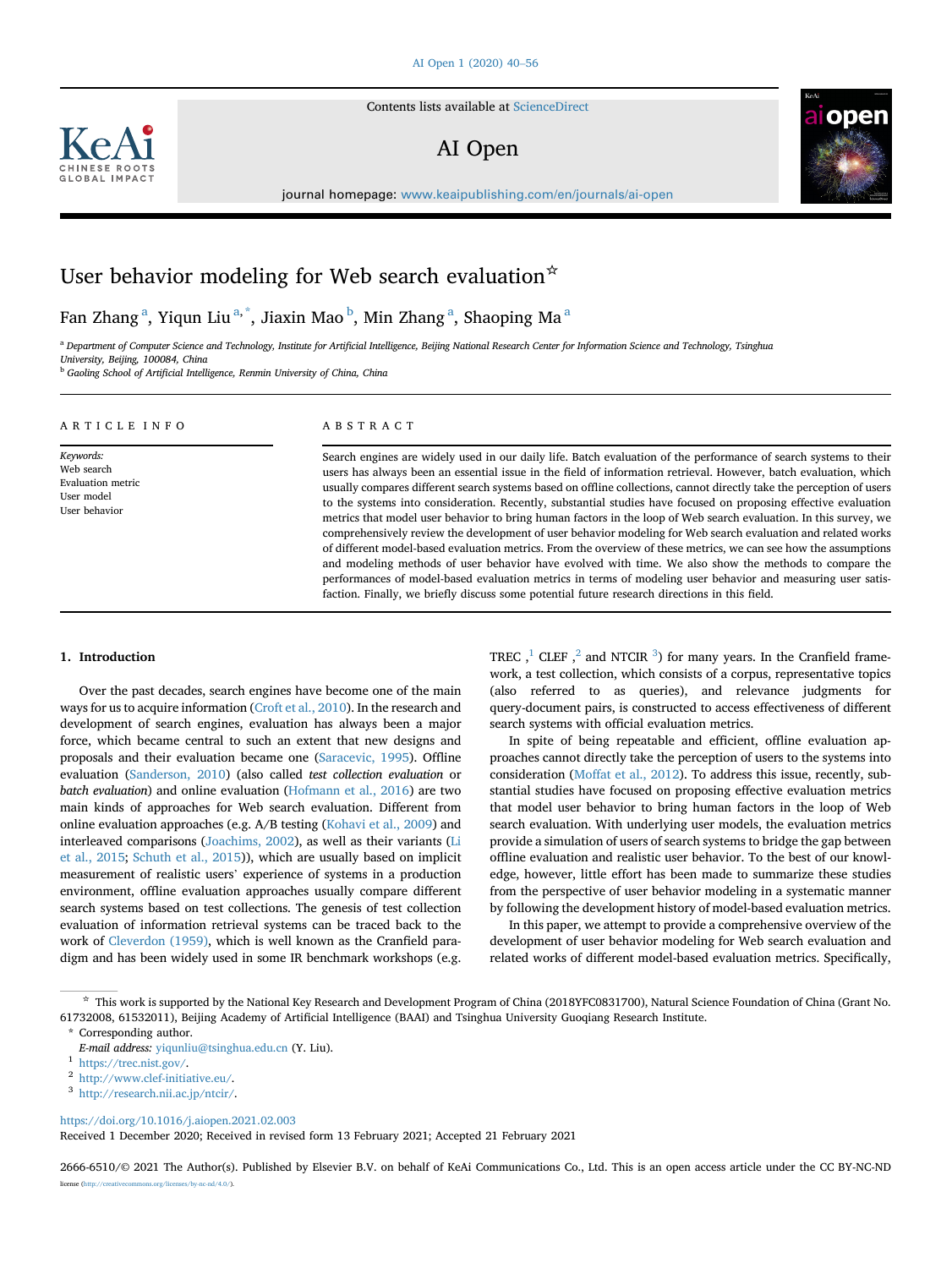we first review the history of how model-based evaluation metrics have evolved and introduce a variety of metrics which design different user models to encode different aspects of user behavior. Then we make detailed comparisons of these metrics in terms of three components: the user behavior space they define, the user decision assumption they propose, and the user utility function they choose. In the following section, we also show the methods to compare how model-based evaluation metrics perform in terms of modeling user behavior and measuring user satisfaction, as well as the consistency between these two facets of the metrics. Finally, we briefly discuss some potential future research directions in the field of user behavior modeling for Web search evaluation.

# 1.1. Related work

Several previous studies are related to our paper.

[Robertson \(2000\)](#page-16-3) summarized the components and general principles of a traditional experimental framework design of evaluation, as exemplified by TREC, in information retrieval. Sanderson's ([Sanderson, 2010\)](#page-16-1) monograph reviewed more recent examinations of the validity of the test collection approach and evaluation measures, as well as outlining trends in current research exploiting query logs and live labs. The main focus of these works was the high value of the long-standing evaluation method, namely test collection based evaluation, for information retrieval research.

Some other surveys focus on a large number of evaluation metrics used to measure the performance of search systems and try to divide these metrics into different categories. [Vyas \(2016\)](#page-16-4) discussed various types of metrics under the group of Graded Relevance Based Metrics and made a comparison of these metrics based on discriminative power. [Bama et al. \(2015\)](#page-15-7) presented the summary on two categories of metrics that focused on unranked and ranked sets of documents respectively and provided several illustrations to explain these metrics in their work. Sakai's [\(Sakai, 2013a\)](#page-16-5) lecture also covered these two categories of "traditional" metrics, which he referred to as Set Retrieval Metrics and Ranked Retrieval Metrics. Going a step further, besides "traditional" metrics, he also defined and discussed representative "advanced" metrics designed for handling diversity, multi-query sessions, and summarization and question answering systems that go beyond the ranked-list paradigm. The above surveys introduce a wide variety of evaluation metrics in information retrieval mainly based on the properties, such as rank and scale of relevance, of the metrics, rather than the perspective of user behavior modeling.

Recently, some frameworks have been developed to formulate evaluation metrics with corresponding user models. [Carterette \(2011\)](#page-15-8) organized and described different choices to compose model-based evaluation metrics. He argued that metrics are composed from three underlying models:

- <sup>a</sup> browsing model that describes how a user interacts with the Search Engine Result Page (SERP);
- <sup>a</sup> document utility model that describes how a user derives utility from individual relevant results in the SERP;
- <sup>a</sup> utility accumulation model that describes how a user accumulates utility in the course of browsing.

Different from Carterette, [Moffat et al. \(2013\)](#page-15-9) explained the metrics with three different but interrelated ways and established the C/W/L framework:

- conditional (C) probabilities of a user continuing to read past each rank;
- weights (W) on each document rank;
- probabilities of a user leaving (L) at a given rank.

Both the above frameworks attempted to explore the connection between evaluation metrics and user models, so as to unified different evaluation metrics according to their properties. Inspired by these frameworks, this paper is also pursuing this line of research. Nevertheless, our work differs from these previous studies in the following folds:

- We systematically sorts out substantial existing model-based evaluation metrics by following their development history so that we can see how the assumptions and modeling methods of user behavior evolved with time.
- We break up the construction of model-based evaluation metrics into three components and summarize the differences in these components among the existing metrics.
- This survey covers some metrics proposed in recent studies, which are not discussed in previous frameworks. In addition, we show the methods of comparing the performance of the metrics in terms of modeling user behavior and measuring user satisfaction, as well as the consistency between these two facets of the metrics.

Note that some related topics are not discussed in detail in this survey. Before the blossoming of resources in the Web, IR evaluation metrics were traditionally developed for set retrieval. These metrics, such as precision, recall, and F-measure, are not connected with user models. Later, there are some widely-used metrics that can be explained with implicit user models. For example, DCG ([J](#page-15-10)ä[rvelin and Kek](#page-15-10)äläinen, 2002) was proposed to handle the position bias and graded relevance assessments. [Carterette \(2011\)](#page-15-8) claimed that it is an exemplar of an alternative user model: a user picks a stopping rank  $k$ , and then derives utility from all of the relevant documents from ranks 1 through  $k$ , with a stopping probability of  $1/\log_2(k + 1) - 1/\log_2(k + 2)$ . Similarly, the corresponding user model of average precision (AP) was described by [Rob](#page-16-6)[ertson \(2008\).](#page-16-6) It suggests that different users stop scanning the result list at different relevant documents and the stopping probability distribution is assumed to be uniform across all relevant documents. In this paper, however, we mainly focus on those metrics which explicitly encode user models, like rank biased precision (RBP) ([Moffat and Zobel, 2008\)](#page-15-11). Another topic is evaluation for diversified search. Considering the trade-off between relevance and diversity, α-nDCG ([Clarke et al., 2008\)](#page-15-12) may be the first metric for diversified search evaluation. Further, based on per-intent relevance assessments, [Agrawal et al. \(2009\)](#page-15-13) proposed to apply the intent-aware (IA) approach to traditional evaluation metrics for diversified search evaluation. For example, ERR-IA, which is an intent-aware version of ERR ([Chapelle et al., 2009\)](#page-15-14), may be the most popular of the IA metrics. Diversified search metrics like α-nDCG and ERR-IA are also not covered in this survey. Finally, recent studies have focused more on the development of evaluation metrics for multi-query sessions. In the main body of this survey, we only review the evaluation metrics for individual queries. The session based adaptations of metrics are left for discussion about future research directions.

The remainder of this paper is organized as follows. In Section [2](#page-1-0), we review the development history of model-based evaluation metrics. Then, we make a comparison of these metrics in terms of three components in Section [3.](#page-8-0) Next, in Section [4](#page-12-0), we show the methods of measuring the performance of the metrics in two facets. Finally, we conclude the field of user behavior modeling for Web search evaluation with a discussion about future directions in Section [5.](#page-14-0)

# <span id="page-1-0"></span>2. Development of model-based evaluation metrics

In this section, we review a lot of representative papers related to model-based evaluation metrics by following their development history. [Fig. 1](#page-2-0) visually presents an impact graph among these papers. If a paper is heavily based on or inspired by another paper, there is an impact arrow from the former to the latter.

In the impact graph, the position of a paper in the horizontal direction indicates its publication time, while papers with the same height in the vertical direction use similar approaches to model user behavior. For example, the paper of EBU (#4), Click Model-Based Metrics (#8), and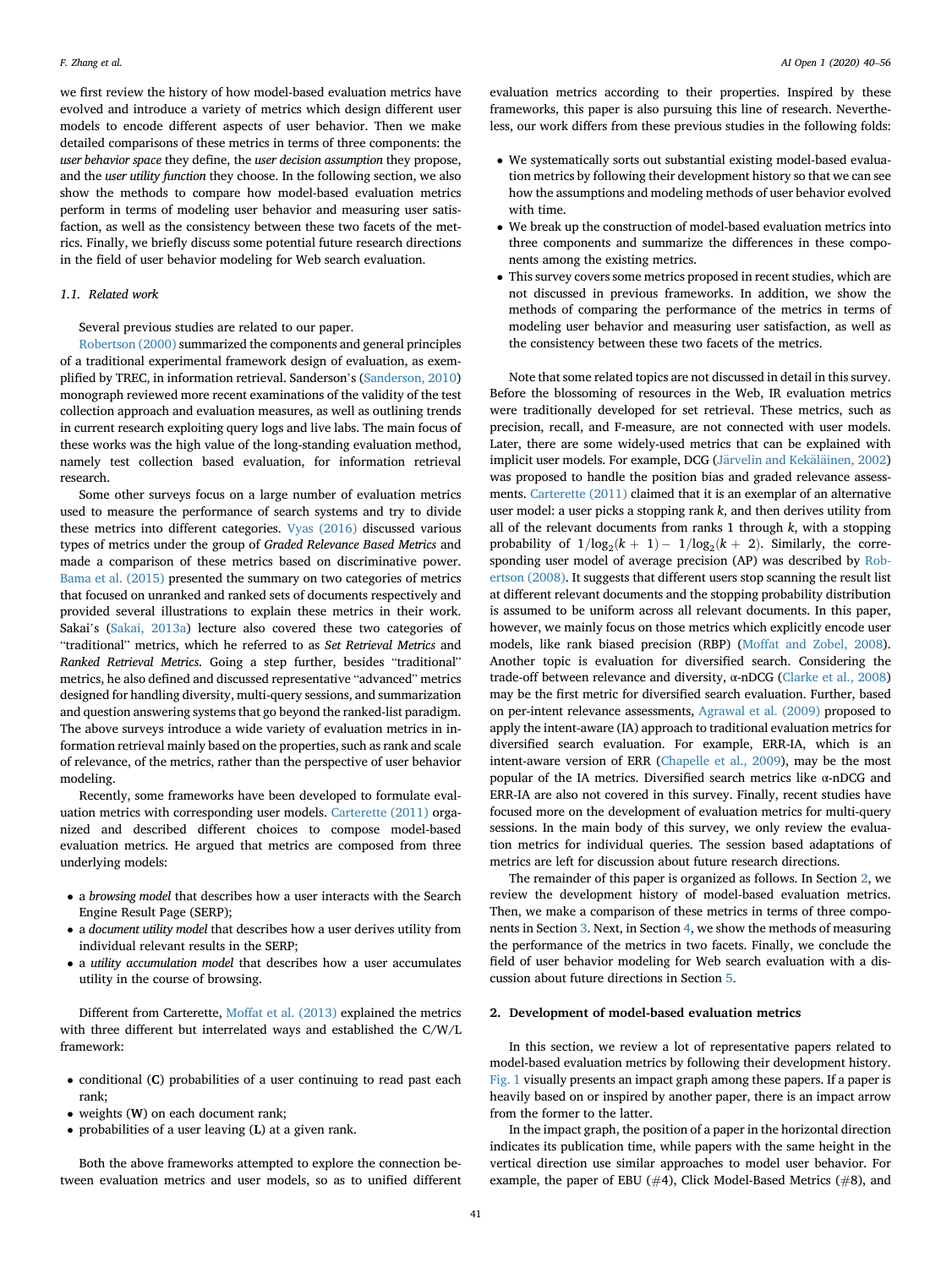<span id="page-2-0"></span>

Fig. 1. Impact graph among representative papers related to model-based evaluation metrics. The numbers of the papers are sorted by the time when they were published.

CAS (#14) are all based on click models. In contrast, the paper of Markov Precision (#11) and P@H (#21) both apply Markov Chains to construct user models and evaluation metrics. We can also find that some papers in the center of this impact graph, e.g. Carterette's Conceptual Framework (#5) which attempted to formulate a unified framework to explain existing metrics with user models, have played a significant role in the development of this research area.

In the remaining part of this section, we will introduce the main idea of each paper one by one, and show how they define a user model for search evaluation. Note that these papers may also borrow ideas from some other papers which are not shown in figure. A part of them will be mentioned when we introduce these representative papers in the following.

#### 2.1. Discounted cumulated gain (DCG)

Although the user model of DCG [\(J](#page-15-10)ärvelin and Kekälä[inen, 2002\)](#page-15-10) is only implicitly encoded by its log-based discount which was argued not grounded, we would like to start from this metric given its great popularity and tremendous influence on later metrics. Considering graded relevance judgments, the authors proposed to compute the cumulative gain users obtain from the retrieved results for search performance evaluation. Furthermore, they introduced a log-based discount function to reduce the gain of documents by their ranks with an assumption that documents at greater ranks will be less likely examined due to time, effort, or previous information. The notion of gain and the discount applied to the gain also motivated the design of many future metrics.

# 2.2. Rank-biased precision (RBP)

RBP ([Moffat and Zobel, 2008](#page-15-11)) could be regarded as the first metric which explicitly defined a user model. It was initially introduced to address the limitations of average precision (AP), which was criticized for not connecting with a reasonable user model. The expression of RBP is:

$$
RBP = (1 - p) \sum_{i} r_i p^{i-1}
$$
 (1)

where  $r_i$  is the relevance or gain of the document at rank *i*. In the user model assumed by RBP, users always examine the first result and keep making only one decision, to view the next result with fixed persistence (probability)  $p$  or not, until they decide to stop. Therefore, this user model is, in fact, a user stopping model with quite simple strategies for stopping. Following RBP, some later metrics, for example ERR which will be introduced next, also focus on the user stopping model, while considering more sophisticated strategies.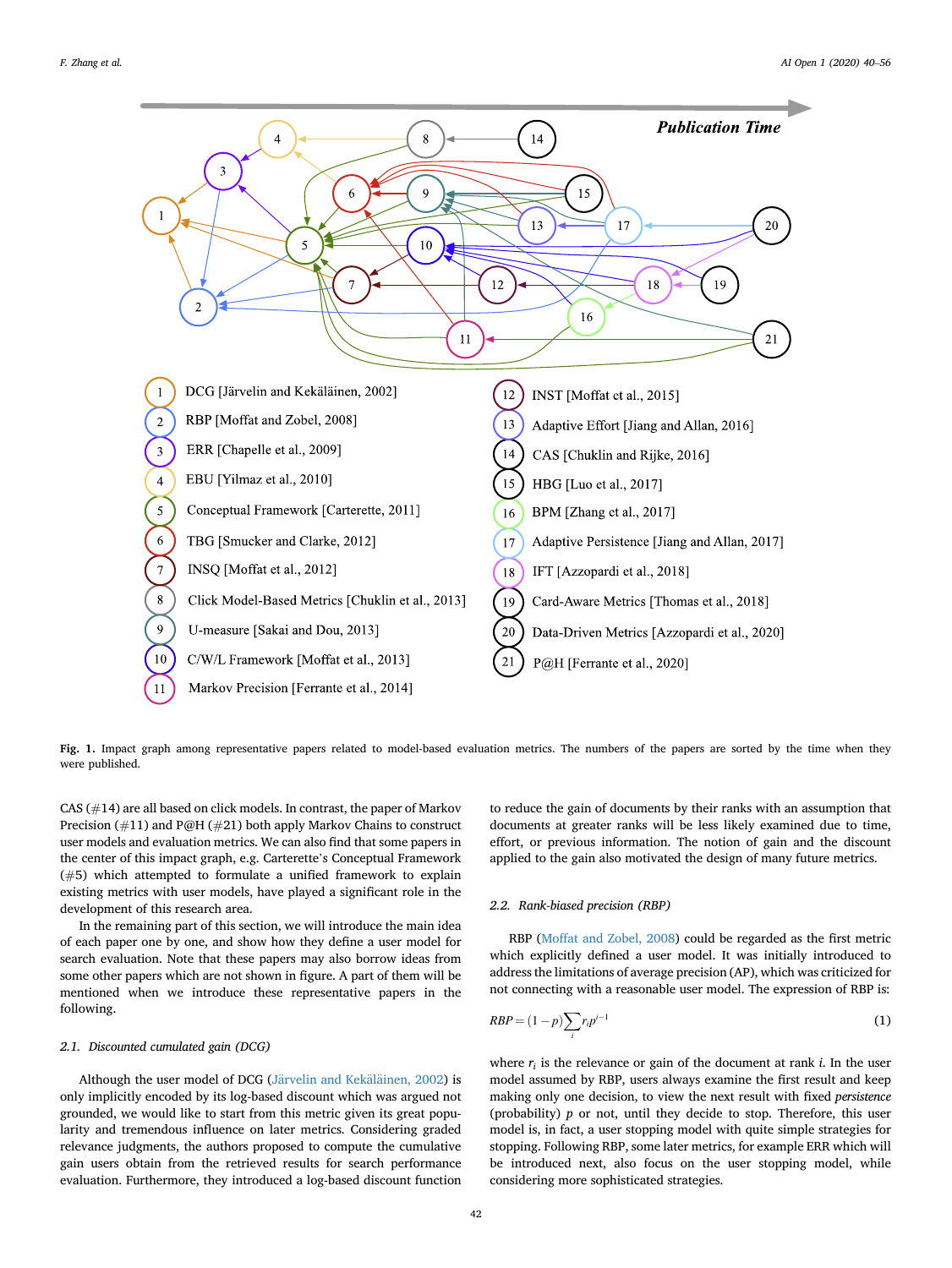# 2.3. Expected Reciprocal Rank (ERR)

Different from DCG and RBP, which assume that the examination or stopping decision of users is only based on rank positions, ERR [\(Chapelle](#page-15-14) [et al., 2009\)](#page-15-14) takes the relevance of results into consideration. ERR, derived from a cascade user model ([Craswell et al., 2008\)](#page-15-15), assumes that the probability  $\mathcal{R}_i$  that users stop after examining a document depends on how they are satisfied with this document, which is directly affected by the relevance  $r_i$  of the document with the following function:

<span id="page-3-0"></span>
$$
\mathscr{R}_i = \frac{2^{r_i} - 1}{2^{r_{max}}}, r_i \in \{0, ..., r_{max}\}
$$
\n(2)

Given a ranking list, we can compute the probability that users stop at rank  $k$  with Equation  $(2)$ :

$$
P_k = \left(\prod_{i=1}^{k-1} (1 - \mathcal{R}_i)\right) \mathcal{R}_k
$$
\n(3)

Then ERR is defined by  $\sum_{k=1}^{n} \frac{1}{k} P_k$ , which intuitively indicates where its name Expected Reciprocal Rank comes from. As discussed by Chapelle et al. ERR can be seen as a special case of Normalized Cumulative Utility (NCU) [\(Sakai et al., 2008\)](#page-16-7), by choosing the stopping probability  $P_k$  and the utility  $1/k$ .

# 2.4. Expected Browsing Utility (EBU)

EBU ([Yilmaz et al., 2010](#page-16-8)) also follows the assumption that the probability of leaving depends on the relevance of documents like ERR. However, it takes a further step, by distinguishing between the clicked documents and those that are only scanned. Inspired by related work in the field of click model, specifically, the Dynamic Bayesian Network (DBN) click model ([Chapelle and Zhang, 2009](#page-15-16)), the user model of EBU can be tuned by observations from previous click logs. The model can be described as a sequence of actions and decisions of users:

The users always examine the snippet of the first document. Each time they have examined (the snippet of) a document  $d_i$ , they decide to click this document for more information or not based on the attractiveness of the snippet, with a probability of  $P(C_i|E_i)$ . [Turpin et al. \(2009\)](#page-16-9) suggested that this probability is strongly correlated with the relevance  $r_i$  of the document, which means that  $P(C_i|E_i) \approx P(C_i|r_i)$ . Then, in accordance with the decision whether the users click the document or not, they will leave

the search process with a probability of  $P(L_i|C_i, E_i)$  or  $P(L_i|\overline{C_i}, E_i)$ , respectively.

Given this user model, the probability that document  $d_i$  can be examined by users can be derived as follows:

<span id="page-3-1"></span>
$$
P(E_i) = P(\overline{L}_{i-1}, E_{i-1})
$$
  
=  $P(\overline{L}_{i-1} | C_{i-1}, E_{i-1}) P(C_{i-1} | E_{i-1}) P(E_{i-1})$   
+  $P(\overline{L}_{i-1} | \overline{C}_{i-1}, E_{i-1}) P(\overline{C}_{i-1} | E_{i-1}) P(E_{i-1})$  (4)

Note that  $P(E_1) = 1$ , while  $P(C_{i-1} | E_{i-1})$  and  $P(\overline{L}_{i-1} | C_{i-1}, E_{i-1})$  can be estimated from click logs using DBN with their approximations

$$
P(C_{i-1}|E_{i-1}) \approx P(C_{i-1}|r_{i-1}), P(\overline{L}_{i-1}|C_{i-1}, E_{i-1}) \approx P(\overline{L}_{i-1}|r_{i-1})
$$
\n(5)

And  $P(\overline{L}_{i-1} | \overline{C}_{i-1}, E_{i-1})$  can be regarded as the *persistence* of users when skipping over a document, similar to that in RBP. Therefore, we can estimate  $P(E_i)$  according to Equation [\(4\)](#page-3-1). Finally, the metric corresponding to the user model can be defined as Expected Browsing Utility with

 $\sum_i \mathcal{D}_{EBU}(i)r_i$ , where  $\mathcal{D}_{EBU}(i)$  is the discount for the gain of document  $d_i$ , i and  $\mathcal{D}_{EBU}(i) = P(E_i)P(G_i|r_i)$ .

EBU was the first work to enhance evaluation metrics with click logs, which suggested a new way for later studies.

#### 2.5. Carterette's Conceptual Framework

Previous metrics, such as DCG and RBP, are usually expressed as an inner product of a gain vector and a discount vector. However, the original purposes of using discounts were different for DCG and RBP. In DCG, the discount  $F(k)$  is more like the probability that document  $d_k$  is viewed by users, while RBP's discount  $P(k)$  represents the probability that users stop at rank  $k$ . Carterette  $(2011)$  pointed out the connection between these two explanations of discounts as follows:

<span id="page-3-2"></span>
$$
F(k) = \sum_{i=k}^{n} P(i) \tag{6}
$$

which means if users stop at ranks which are greater or equal to  $k$ , the document  $d_k$  is viewed by users. Based on this connection, nearly all metrics can be unified with a stopping model and formulated as  $\sum_k U(k)P(k)$ , where  $P(k)$  is the stopping probability and  $U(k)$  depends on k how we measure the utility of users when they stop at rank k. For example, RBP only focuses on the utility of  $d_k$ , which can be expressed as "Model 1: Expected Utility",  $M_1 : \sum_{k=1}^n rel_kP(k)$ , in Carterette's Conceptual Example In contract, DCC focuses on the total utility from detection tual Framework. In contrast, DCG focuses on the total utility from  $d_1$  to  $d_k$ , thus can be expressed as "Model 2: Expected Total Utility",  $M_2: \sum_{k=1}^n (\sum_{i=1}^k rel_i)P(k)$ , in the framework. Given Equation [\(6\),](#page-3-2) Carter $m_2$ :  $\sum_{k=1}^{\infty}$  ( $\sum_{i=1}^{i \in I_1}$  ( $\kappa$ ), in the namework. Greater showed that  $M_2$  can be also formulated as:

$$
\sum_{k=1}^{n} \left( \sum_{i=1}^{k} rel_i \right) P(k) = \sum_{k=1}^{n} rel_k \left( \sum_{i=k}^{n} P(i) \right) = \sum_{k=1}^{n} rel_k F(k)
$$
 (7)

which is the original definition of DCG. Similarly, [Zhang et al. \(2010\)](#page-16-10) also found that many traditional metrics could be expressed by these different ways.

Besides Model 1 and Model 2, Carterette also discussed two more models with different choices of utility function  $U(k)$ . Model 3 which focused on the effort (or reciprocal effort), including ERR, was called Expected Effort, while Model 4 combining gain and effort, such as AP, was Expected Average Utility. This framework indeed provided a better understanding of evaluation metrics based on user models and had a significant influence on many related studies on this research line. As shown in [Fig. 1,](#page-2-0) a lot of arrows point to this paper.

# 2.6. Time-Biased Gain (TBG)

The above metrics do not distinguish user behaviors of interacting with different documents and assume that the time (or effort) users spend on each document is same. However, in modern search scenarios where snippets (a.k.a. summaries) are provided with documents in SERP ([Tombros and Sanderson, 1998\)](#page-16-11), how likely users are to read the contents of documents is affected by the quality of snippets. Note that EBU also takes the snippets into account. Different from EBU, which considers the click decisions of users, [Smucker and Clarke \(2012a\)](#page-16-12) proposed to use time to measure the effort users make to examine snippets and further read documents. In addition, they assumed that shorter documents are expected to take less time than longer documents.

Following Carterette's framework [\(Carterette, 2011](#page-15-8)), Smucker and Clarke formulated Time-Biased Gain (TBG) ([Smucker and Clarke, 2012a\)](#page-16-12) as the accumulative gain discounted over the expected time  $T(k)$  to reach rank k: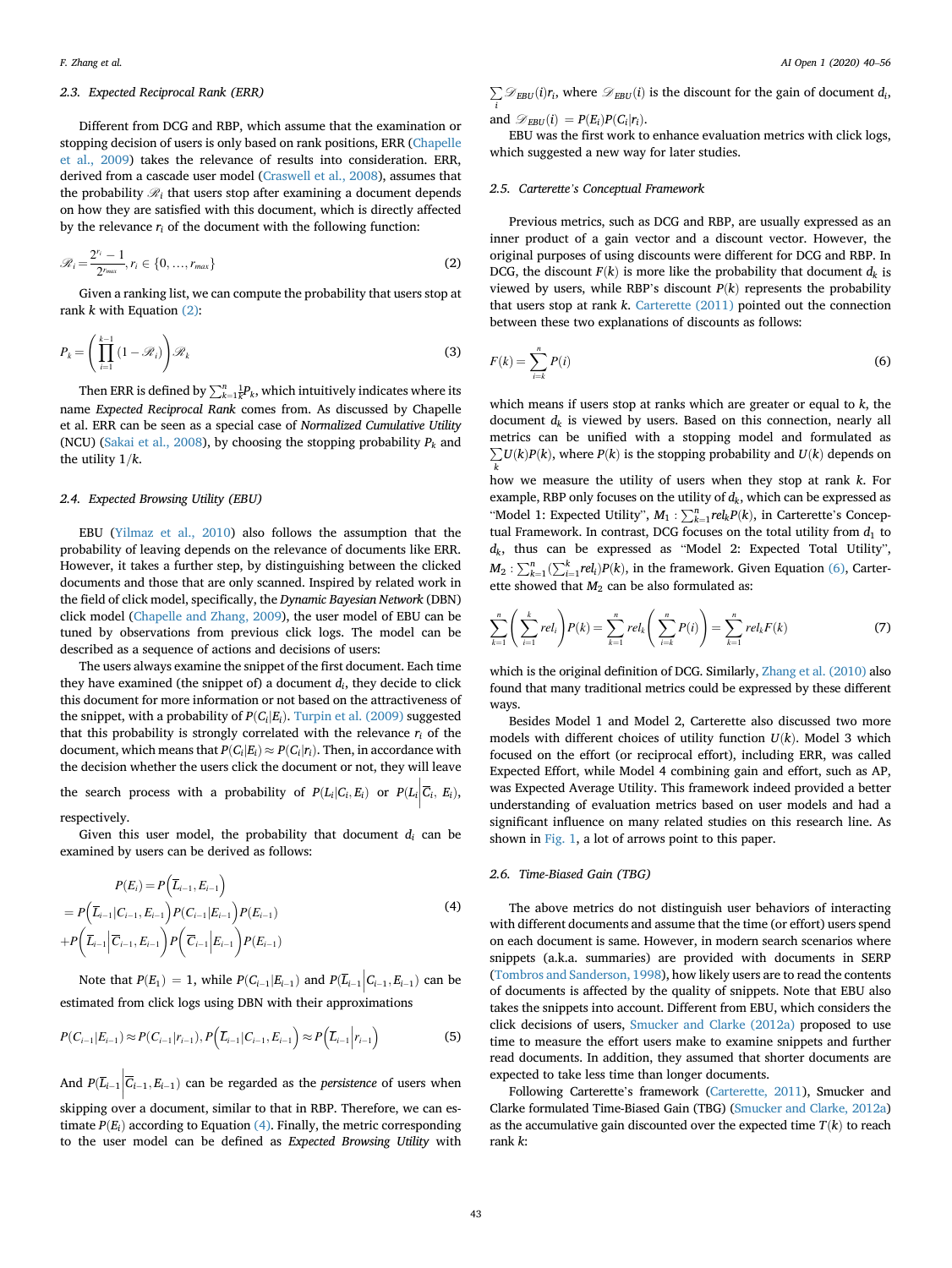$$
TBG = \frac{1}{\mathcal{N}} \sum_{k} g_k D(T(k))
$$
\n(8)

In their paper,  $g_k$  was defined as the probability of clicking on a relevant summary  $P(C = 1 | R = 1)$  multiplied by the probability of judging the document as relevant  $P(S = 1 | R = 1)$  for relevant documents, while zero for non-relevant documents. As for the discount function, they defined  $D(T(k)) = e^{-T(k)\frac{\ln 2}{\hbar}}$ , where h is the time at which half of the initial<br>wears have stanned, called half life of wears,  $T(k)$  is composed of the time users have stopped, called *half life* of users.  $T(k)$  is composed of the time to examine the snippet and the expected time to read the document as follows:

$$
T(k) = \sum_{i=1}^{k-1} T_S + T_D(l_i)P(C=1|R=r_i)
$$
\n(9)

where  $T_D(l_i)$  is a linear function of the length  $l_i$  of document  $d_i$ . Note that all the above probabilities, e.g.  $P(C|R)$ ,  $P(S|R)$ , and time parameters, e.g.  $T_S$ ,  $T_D$ , and  $h$ , can be estimated (or calibrated) with realistic user data.

TBG is not the first work to incorporate time for search evaluation. For example, revisiting the metric Expected Search Length (ESL) ([Cooper,](#page-15-17) [1968\)](#page-15-17) introduced by Cooper, [Dunlop \(1997\)](#page-15-18) proposed Expected Search Duration, which was also a time-based evaluation method. Nevertheless, TBG combined the time factor with a general framework which had achieved much success before, encapsulating many widely used metrics such as DCG and RBP. Smucker and Clarke also emphasized that TBG was not the only possible route to do this combination, and the user model could be adapted for better approximation through simulation ([Smucker](#page-16-13) [and Clarke, 2012b](#page-16-13), [2012c](#page-16-14)).

# 2.7. Inverse squares (INSQ)

So far the user stopping model of the above metrics only consider the influence of position and relevance of documents on users' stopping decision. To develop a more reasonable user model, [Moffat et al. \(2012\)](#page-15-6) noticed the influence of users' intention to find useful information on their stopping decision. The assumption is that the probability of a user continuing search having reached rank  $i$  is positively related to  $T$ , the anticipated number of relevant documents. The continuation probability is:

$$
C_{INSQ}(T,i) = \frac{(i + 2T - 1)^2}{(i + 2T)^2}
$$
\n(10)

<span id="page-4-0"></span>Once we know the continuation probability  $C_M$  of a metric, the leaving (or stopping) probability  $L_M$  can be easily inferred with

$$
L_M(k) = \prod_{i=1}^{k-1} C_M(i)(1 - C_M(k))
$$
\n(11)

[Moffat et al. \(2013\)](#page-15-9) further explored the relationship between  $C_M$  and  $L_M$ , as well as  $W_M$ , which is the weight of a document contributing to the metric, and proposed a C/W/L framework.

# 2.8. Click model-based metrics

Recall that EBU was enhanced with the DBN click model [\(Chapelle](#page-15-16) [and Zhang, 2009](#page-15-16)), the parameters of which can be learnt from click logs. With the development of click models, a natural idea is to convert more click models like the User Browsing Model (UBM) [\(Dupret and Piwo](#page-15-19)[warski, 2008\)](#page-15-19) and the Dependent Click Model (DCM) [\(Guo et al., 2009\)](#page-15-20) into evaluation metrics. In light of this, [Chuklin et al. \(2013\)](#page-15-21) discussed how to transform a click model into a metric and summarized a series of click model-based metrics. Referring to the expected utility-based and effort-based metrics, Chuklin et al. showed two ways to map a click model to a metric:

*uMetric* = 
$$
\sum_{k=1}^{N} P(C_k = 1)R_k
$$
  
*rrMetric* =  $\sum_{k=1}^{N} P(S_k = 1 | C_k = 1)P(C_k = 1)\frac{1}{k}$  (12)

where the parameters related to  $P(C_k = 1)$  and  $P(S_k = 1 | C_k = 1)$  could be estimated with different click models.

# 2.9. U-measure

Inspired by TBG which discounts the gain of documents over time to examine snippets and read documents, [Sakai and Dou \(2013\)](#page-16-15) proposed a unified U-measure framework based on trailtexts to directly handle the issue of nonlinear traversals. A trailtext  $tt$  is concatenated by  $n$  strings  $s_1s_2...s_n$ , where each string is a snippet or full text of document in traditional search scenario. Given the concept of trailtext, U-measure was expressed as:

$$
U = \frac{1}{\mathcal{N}} \sum_{pos=1}^{|t|} g(pos)D(pos)
$$
\n(13)

where pos is defined as the offset position:  $pos(s_k) = \sum_{j=1}^{k} |s_j|$ . The position-based gain  $g(pos(s_k))$  is related to the relevance of  $s_k$ , while the discount function follows that in S-measure framework [\(Sakai et al.,](#page-16-16) [2011\)](#page-16-16) as:

$$
D(pos) = \max\left(0, 1 - \frac{pos}{L}\right) \tag{14}
$$

L can be regarded as the largest length of text that users are willing to read. With actual user data or user model assumptions, trailtexts can be constructed and evaluated by U-measure.

# 2.10. C/W/L framework

C/W/L framework ([Moffat et al., 2013\)](#page-15-9) is to explain metrics with three interrelated parts of a user model. The core idea behind this framework is still the user stopping model which focuses on stopping decisions of users. Given the assumptions that characterize how users make stopping decisions, we can infer any one of the following three functions:

The first one is the weight function  $W(i)$ . It can be regarded as the weight of a document  $d_i$  contributing to the metric. If we affirm that a document which is useful to users must be examined by users,  $W(i)$  can also be considered as the likelihood that  $d_i$  is inspected by users. As expressed by previous works, a general formulation of a metric M is:

$$
M = \sum_{i} W_M(i)r(i)
$$
 (15)

The second one is the continuation probability function  $C(i)$ . It is a conditional probability that users proceed to rank  $i + 1$  given that they have reached rank *i*. Note that if  $d_i$  has been examined by users and they decide to proceed to next document,  $d_{i+1}$  will be examined too. Therefore, we can derive  $C(i)$  from  $W(i)$ :

$$
C_M(i) = \frac{W_M(i+1)}{W_M(i)}
$$
\n<sup>(16)</sup>

The last one is the leaving probability function  $L(i)$ . It equivalently means the probability that  $d_i$  is the last one observed by users. The relationship between  $L_M(i)$  and  $C_M(i)$  has been shown in Equation [\(11\)](#page-4-0).

The definition of any one of  $W_M(i)$ ,  $C_M(i)$ , and  $L_M(i)$  completely specifies a metric M. Therefore, given this C/W/L framework, the task of designing evaluation metrics has been simplified as defining  $W_M(i)$ ,  $C_M(i)$ , or  $L_M(i)$  based on a user model.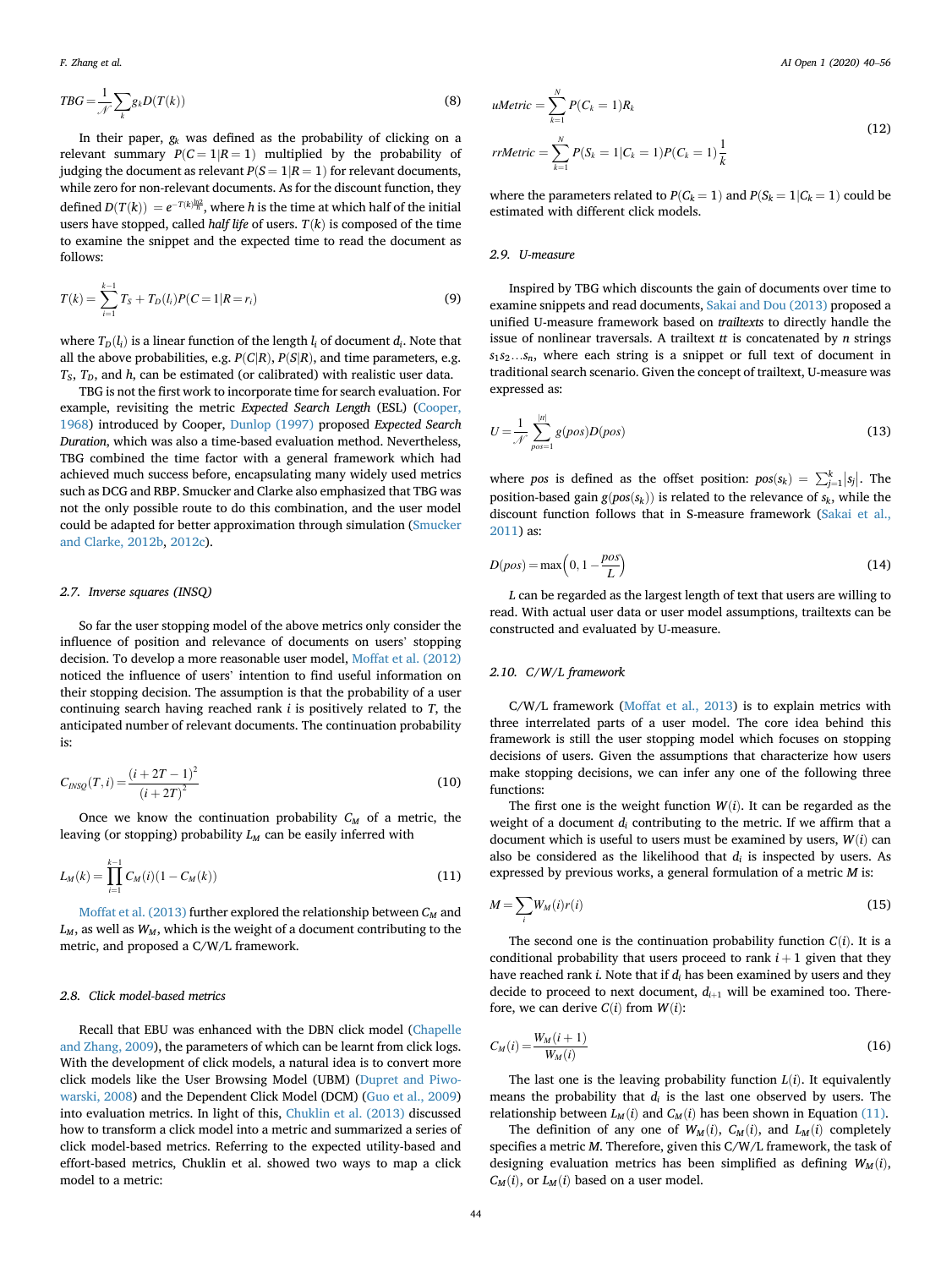# 2.11. Markov Precision (MP)

[Ferrante et al. \(2014\)](#page-15-22) attempted to provide a more general user model in the framework of Markovian Processes. They assumed that users could start from an arbitrary document and move forward or backward to any other documents after spending a random time on the document. Different from U-measure [\(Sakai and Dou, 2013](#page-16-15)) which extracted trailtexts from users' search process, [Ferrante et al. \(2014\)](#page-15-22) exploited Markov Chains to model this process. Let  $X_i$  be a random variable on the state space  $\mathcal{T} = \{1, ..., T\}$  with an initial distribution  $\lambda = (\lambda_1, ..., \lambda_T)$ .  $X_i = j$ means that users examine document  $d_i$  at step *i*. The property of Markov Chain guarantees that

$$
P[X_{n+1} = j | X_n = i, X_{n-1}, \dots, X_0] = P[X_{n+1} = j | X_n = i] = p_{i,j}
$$
\n(17)

Given the state space, the initial distribution, and the transition matrix, the random variables  $(X_n)$  define a time homogenous discrete time Markov Chain. Inspired by TBG ([Smucker and Clarke, 2012a\)](#page-16-12), [Ferrante](#page-15-22) [et al. \(2014\)](#page-15-22) also obtain a continuous-time Markov Chain by assuming that the times  $(T_n)$  spent viewing the documents follow exponential distributions:

$$
P[T_n \le t] = \begin{cases} 0 & t < 0 \\ 1 - \exp(-\mu t) & t \ge 0 \end{cases} \tag{18}
$$

Based on the user model defined by discrete time or continuous-time Markov Chains, two versions of Markov Precision are formulated as:

$$
MP = \sum_{i \in \mathcal{R}} \pi_i \text{Prec}(i)
$$
  
\n
$$
MP \text{cont} = \sum_{i \in \mathcal{R}} \tilde{\pi}_i \text{Prec}(i)
$$
  
\n
$$
\tilde{\pi}_i = \frac{\pi_i(\mu_i)^{-1}}{\sum_{j \in \mathcal{R}} \pi_j(\mu_j)^{-1}}
$$
\n(19)

where *Prec(i)* represents the Precision at step i and  $\pi$  is the (unique) *invariant distribution* of the sub-Markov Chain  $(Y_n)$  of  $(X_n)$  that considers just the visits to the judged relevant documents.

The main contributions of Markov Precision are the novel idea to inject user models into metrics with Markov Chains and the unified framework to bridge the gap between rank-based and time-based metrics via using different versions of Markov Chains.

### 2.12. INST

INST ([Moffat et al., 2015\)](#page-16-17) shares a similar idea with INSQ ([Moffat](#page-15-6) [et al., 2012](#page-15-6)). The difference is that INST takes the assumption that the probability of users stopping search increases as they get closer to their goal of finding T relevant documents into account. Given this assumption, [Bailey et al. \(2015\)](#page-15-23) described the corresponding continuation probability of INST:

$$
C(i) = \left(\frac{i+T+T_i-1}{i+T+T_i}\right)^2\tag{20}
$$

where  $T_i$  is the remaining relevance expected still to be gained. Given the definition of  $C(i)$ , INST can be easily derived from the C/W/L framework ([Moffat et al., 2013\)](#page-15-9). The user model of INST is adaptive, which means as relevant documents are identified, the continuation probability of users will change correspondingly.

# 2.13. Adaptive effort metrics

Similar to TBG [\(Smucker and Clarke, 2012a\)](#page-16-12), [Jiang and Allan \(2016a\)](#page-15-24) considered different effort for different documents and modified existing metrics to Adaptive Effort metrics. In contrast to TBG and U-measure,

which estimate effort based on document length, the adaptive effort metrics only consider the influence of relevance on the effort. In addition, [Jiang and Allan \(2016a\)](#page-15-24) directly formulated metrics with adaptive effort, rather than embedding the effort into the discount function.

Different from Carterette's framework [\(Carterette, 2011\)](#page-15-8), [Jiang and](#page-15-24) [Allan \(2016a\)](#page-15-24) classified existing metrics into two groups:

$$
M_1 = \frac{E(\text{gain})}{E(\text{effort})} = \frac{\sum_{i} P_{\text{examine}}(i)g(i)}{\sum_{i} P_{\text{examine}}(i)e(i)}
$$
  

$$
M_2 = E\left(\frac{\text{gain}}{\text{effort}}\right) = \sum_{j} P_{\text{stop}}(j) \frac{\sum_{i=1}^{j} g(i)}{\sum_{i=1}^{j} e(i)}
$$
(21)

The main idea of adaptive effort metrics is to use an adaptive effort  $e(i)$  while retaining the other parts of existing metrics. To apply adaptive efforts, the authors provided two ways. The first one is to fix the ratio of effort between relevant and non-relevant documents,  $e_{r/m}$ , and let the effort on relevant documents be one unit. The another approach is to estimate effort based on relevance from search logs like TBG:

$$
t(\text{rel}) = t_{\text{summary}} + P_{\text{click}}(\text{rel})t_{\text{click}}(\text{rel})
$$
\n(22)

### 2.14. Clicks, attention and satisfaction (CAS) model

The CAS model ([Chuklin and de Rijke, 2016](#page-15-25)) is an extension of click mode-based metrics ([Chuklin et al., 2013\)](#page-15-21) by incorporating the effects of "good abandonments" ([Li et al., 2009](#page-15-26)) and non-linear SERP layouts. As its name suggests, the CAS model has three components to model user behavior: an attention model, a click model, and a satisfaction model.

First, the attention model describes that users' attention (or examination) on SERP elements are determined by feature vectors of the elements. In their paper, Chuklin and Rijke [\(Chuklin and de Rijke, 2016\)](#page-15-25) considered 16 features from three groups and applied a logistic regression  $\varepsilon$  to convert feature vectors  $\phi_k$  into examination probabilities:

$$
P(E_k = 1) = \varepsilon \left( \overrightarrow{\phi}_k \right)
$$
 (23)

After examining an element on SERP, users decide to click the corresponding document or not with the click model. The authors used a generalization of the Position-Based Model (PBM) ([Chuklin et al., 2015\)](#page-15-27) as follows:

$$
P(C_k = 1|E_k = 0) = 0P(C_k = 1|E_k = 1) = \alpha_{u_k}
$$
\n(24)

where  $a_{u}$  is the attractiveness probability of the SERP element  $u_k$ .

Finally, the satisfaction model assumes that the examined SERP elements and clicked documents contribute to the total utility of users, thus determine user satisfaction. Given this assumption, the total utility is:

$$
U = \sum_{k} P(E_k = 1) u_d \left( \overrightarrow{D}_k \right) + P(C_k = 1) u_r \left( \overrightarrow{R}_k \right)
$$
 (25)

where  $D_k$  and  $R_k$  are vectors of relevance judgments assigned by different assessors for SERP element and full document of result at  $k$ , respectively.  $u_d$ and  $u_r$  are linear functions that convert histogram of the relevance judgments into an utility. Given the likelihood of satisfaction with

$$
P(S=1) = \sigma(\tau_0 + U) = \sigma\left(\tau_0 + \sum_k \varepsilon\left(\overrightarrow{\phi}_k\right) \left(u_d\left(\overrightarrow{D}_k\right) + \alpha_{u_k} u_r\left(\overrightarrow{R}_k\right)\right)\right)
$$
(26)

we can train the parameters and obtain a utility metric based on the CAS model.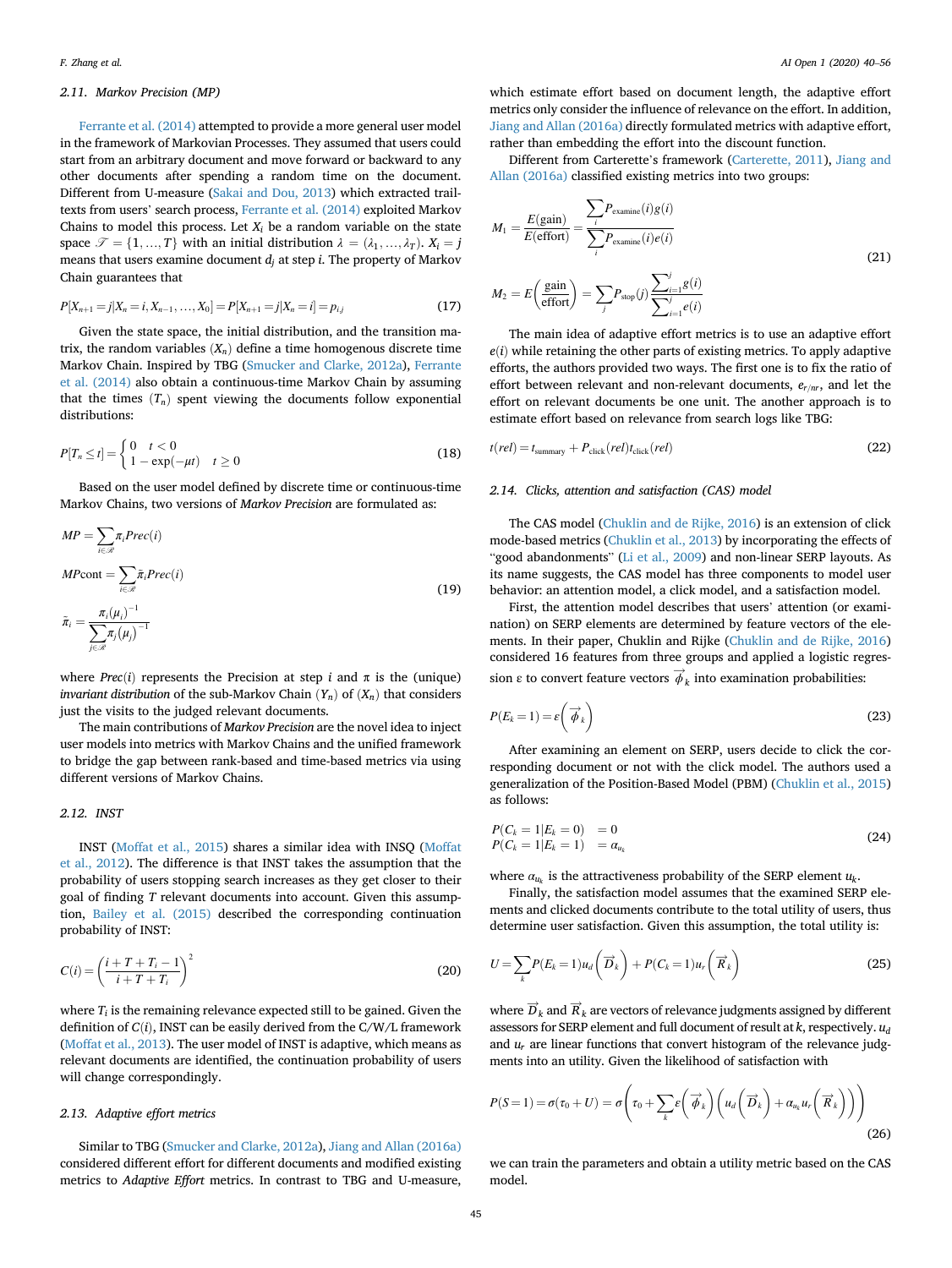# 2.15. Height-biased gain (HBG)

Obviously, HBG ([Luo et al., 2017](#page-15-28)) was inspired by TBG ([Smucker and](#page-16-12) [Clarke, 2012a\)](#page-16-12). Its central idea is to cumulate discounted gain over height, rather than time. Similar to trailtext of U-measure ([Sakai and Dou, 2013\)](#page-16-15), [Luo et al. \(2017\)](#page-15-28) introduced user browsing trail, which is a concatenation of the contents users have viewed. The difference is that user browsing trail can handle non-textual contents, which are very common in results of modern SERPs, especially in mobile search scenario. The underlying user model of HBG is not much different from that of TBG. It assumes that users first examine the snippet of the first result with height  $h_1^{SP}$ . Then they decide to click this result or not based on the Snippet Relevance  $(S_1)$ and Click Necessity  $(N_1)$ . If they click, then they view the landing page of this result with height  $h_1^{\text{LP}}$ . Otherwise, they move to examine the snippet of the next result. When users feel satisfied or exhausted, they eventually stop their search process. Note that the authors introduced a novel variable called Click Necessity, which means how necessary it is to click a result given its presented snippet. With Click Necessity, the click probability is  $P(C_i|S_i,N_i) \approx P(C_i|R_i,N_i)$ , following the similar approach in EBU. Relevance  $R_i$  and Click Necessity  $N_i$  can both be annotated by assessors. Given the click probability, we can estimate the expected viewed height  $(evh_k)$  of result k in user browsing trail:

$$
evh_k = f^{SP}(h_k^{SP}) + P(C_k|R_k, N_k)f^{LP}(h_k^{LP})
$$
\n(27)

Then the formulation of HBG is given by:

$$
HBG = \frac{1}{\mathcal{N}} \sum_{k} \int_{start_k}^{start_{k+1}} G_k(h - start_k) D(h) dh
$$
 (28)

where start<sub>k</sub> is the height offset of result  $k$  in user browsing trail, which was expressed as  $\sum_{i=1}^{k-1} ev h_i$ .  $G_k$  is the distribution function of gain on received to be a uniform distribution on the currected result k, which was assumed to be a uniform distribution on the expected viewed height of snippet and landing page in their paper.  $D(h)$  is the discount function over height, for which the authors considered an exponential decay function or inverse Gaussian decay function, calibrated with real observations.

# 2.16. Bejeweled player model (BPM)

The user model of BPM ([Zhang et al., 2017a\)](#page-16-18) also follows C/W/L framework ([Moffat et al., 2013](#page-15-9)), the focus of which is the user stopping model. Inspired by a game Bejeweled, [Zhang et al. \(2017a\)](#page-16-18) imposed constraints with users' expectations for both gain and effort to determine when users stop. They assumed that users stop at rank  $k$  only when:

$$
Gain_k \geq E\_Gain_k \quad OR \quad Effect_k \geq E\_Effort_k \tag{29}
$$

where Gain<sub>k</sub> and Effort<sub>k</sub> are cumulative gain and effort until rank k, while E\_Gain<sub>k</sub> and E\_Effort<sub>k</sub> are the gain users expect to obtain and the effort users are willing to make, respectively. The subscript  $k$  of E<sub>-Gaink</sub> and E Effort $_k$  indicates that users' expectations may change at each rank because their information need change through the course of interaction ([Fuhr, 2008\)](#page-15-29). Considering whether users' expectations are fixed or allowed to change, [Zhang et al. \(2017a\)](#page-16-18) provided a static version and a dynamic version of BPM. They also compared three utility functions for BPM, which were total gain, reciprocal effort or average utility, similar to Carterette's framework ([Carterette, 2011\)](#page-15-8).

#### 2.17. Adaptive Persistence Metrics

Previous metrics usually have a parameter to represent the persistence of users, characterizing user behavior of continuing or stopping. For example, the parameter  $p$  in RBP is the continuation probability of examining the next result, while the half life h in TBG is the time at which half of the initial users have stopped. [Jiang and Allan \(2017\)](#page-15-30) argued that

users' persistence should be adaptive on various SERPs with different qualities, thus proposing adaptive persistence versions of existing metrics. Therefore, instead of designing novel user models, they focused on construct an adaptive model for persistence parameters of existing user models behind metrics. Specifically, they modeled a persistence parameter s of a metric as a linear model based on the relevance of results on the SERP:

$$
s = w_0 + \sum_{i=1}^{n} \sum_{j=0}^{r_{max}} w_{ij}[r_i = j]
$$
\n(30)

where  $|r_i = i|$  is a binary variable which equals to 1 if the relevance label of result at rank *i* is grade *j*. The parameters  $w_0$  and  $w_{ii}$  can be trained on eye-tracking data or click logs.

# 2.18. Information foraging theory-based measure (IFT)

IFT [\(Azzopardi et al., 2018](#page-15-31)) was also defined within the C/W/L framework [\(Moffat et al., 2013\)](#page-15-9) and imposed constraints which considered the influence of users' expectations on their stopping decisions, similar to INST ([Moffat et al., 2015](#page-16-17)) and BPM ([Zhang et al., 2017a\)](#page-16-18). However, IFT seemed to be connected with a more grounded theory, Information Foraging Theory [\(Pirolli and Card, 1999](#page-16-19)), which models how people search for information with instinctive foraging mechanisms that similarly adopted to find food through evolution. Based on information foraging theory, [Azzopardi et al. \(2018\)](#page-15-31) suggested two rules affected the user stopping model.

The first one is a Goal Sensitive rule which assumes that users' continuation probability decreases as gain accumulates:

$$
C1_i = 1 - (1 + b_1 e^{(T - \gamma_i)R_1})^{-1}
$$
\n(31)

where T is the target (similar to INST), and  $\gamma_i$  is the gain users have obtained.  $R_1$  is a rationality parameter which indicates the extent to which users are affected by the Goal Sensitive rule.  $b_1$  can be regarded as the stopping probability when users have reached their target.

The second rule is called Rate Sensitive rule, which restates Charnov's Marginal Value Theorem [\(Charnov et al.](#page-15-32)). It assumes that users' continuation probability decreases as the rate of gain (average gain obtained with a unit effort) decreases:

$$
C2_i = \left(1 + b_2 e^{\left(A - \frac{y_i}{k_i}\right) R_2}\right)^{-1}
$$
\n(32)

where A is the tolerated rate of gain, below which users are likely to stop.  $\kappa_i$  is the effort users have spent so far.  $R_2$  is also a rationality parameter like  $R_1$  and  $b_2$  operates in a similar way as  $b_1$ .

Given the above two rules, the continuation probability of IFT can be expressed as  $C_i = C1_i \cdot C2_i$ , which can be embedded within the C/W/L framework to derive the IFT metric.

# 2.19. Card-Aware Metrics

Modern search engine result pages usually contain various "card"-like results such as instant answers, maps, and image frames. To handle the cards and better evaluate the effectiveness of SERPs, [Thomas et al. \(2018\)](#page-16-20) developed "card-aware" variants of existing metrics. Although the CAS model ([Chuklin and de Rijke, 2016](#page-15-25)) was not mentioned in Card-Aware Metrics paper [\(Thomas et al., 2018](#page-16-20)), we find that their underlying user models actually share the same idea and take similar user actions and decisions into consideration. Card-Aware Metrics also assume that users can obtain gain from the card (presented element on SERP) or the full document of a result. Given each card-document pair, users first examine the card, and then have four possible decisions: (1) stop after the card with probability  $1 - C_{card,i}$ ; (2 or 3) continue past the card with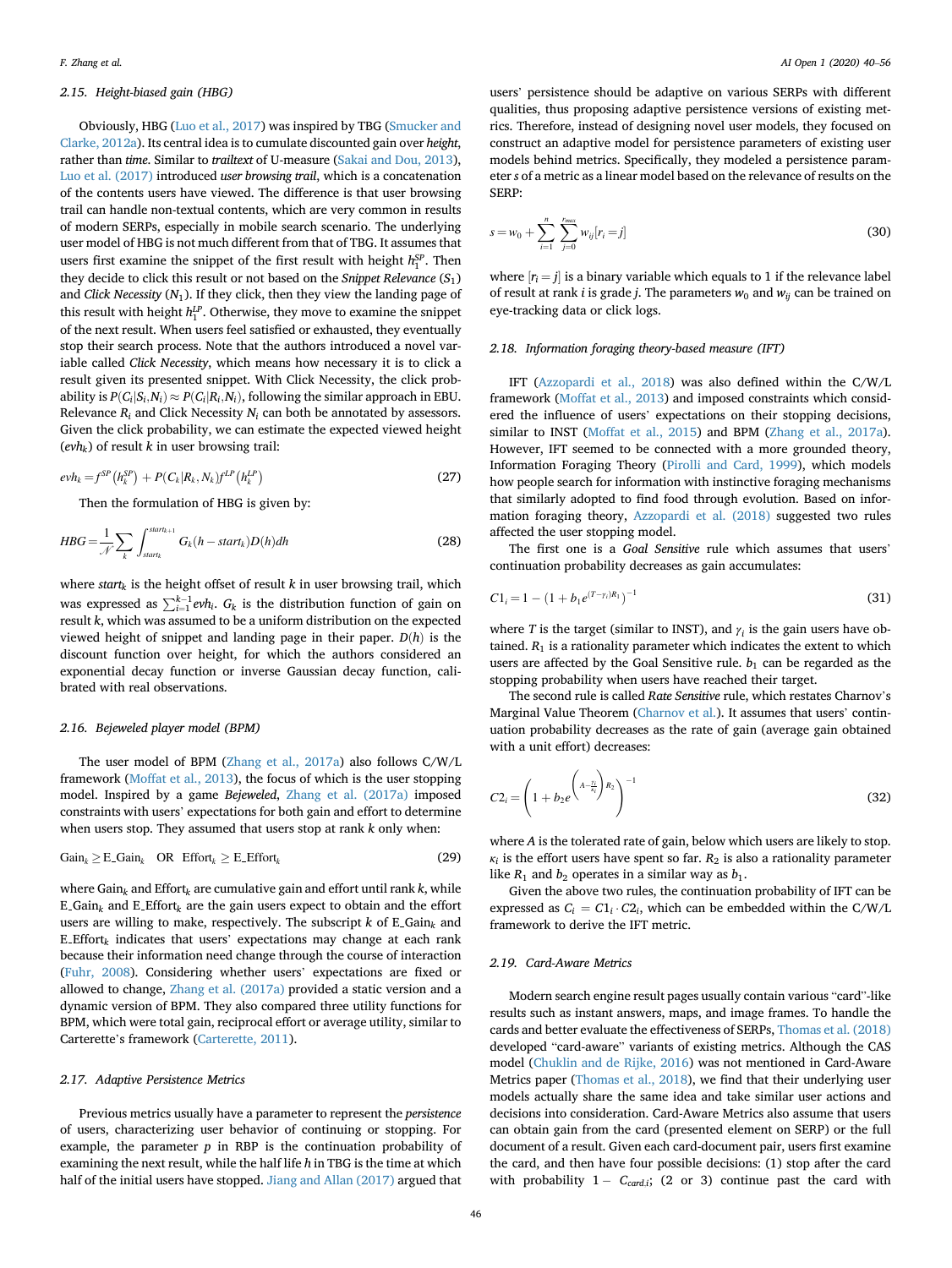probability  $C_{card,i}$ , click on the full document with probability  $E_i$ , and then (2) stop after the document with probability  $1 - C_{doci}$  or (3) continue past the document to the next card with probability  $C_{doc,i}$ ; (4) continue past the card with probability  $C_{card,i}$ , not click with probability  $1 - E_i$ , and continue to the next card.

Given these decisions, [Thomas et al. \(2018\)](#page-16-20) defined the continuation probability within C/W/L framework [\(Moffat et al., 2013\)](#page-15-9) as:

$$
C_i = C_{card,i}(E_i C_{doc,i} + (1 - E_i))
$$
\n(33)

and the expected gain from the card and document of a result:

$$
r_i = r_{card,i} + C_{card,i} E_i r_{doc,i}
$$
\n(34)

Then they derived 
$$
\overrightarrow{W}
$$
 from  $\overrightarrow{C}$  within C/W/L framework and

formulated the metric as  $\overrightarrow{W} \cdot \overrightarrow{r}$ . Note that the labels of  $r_{card,i}$  and  $r_{doc,i}$ <br>were assigned by assessors. Different from the CAS model,  $C_{c}$  and  $C_{c}$ were assigned by assessors. Different from the CAS model,  $C_{card,i}$  and  $C_{doc,i}$ here were computed with a continuation function defined by the corresponding metric and the click probability  $E_i$  was estimated with a map given card labels and ordering constraints. To handle the non-linear layouts of modern SERPs, the authors assumed the reading order adapted from IFT [\(Azzopardi et al., 2018](#page-15-31)): users first look the top two cards in the "core" (main sequence), then examine the "right rail", then go back to the remaining cards in the "core".

# 2.20. Data-Driven Metrics (DDM)

This DDM work ([Azzopardi et al., 2020](#page-15-33)) also followed the C/W/L framework [\(Moffat et al., 2013\)](#page-15-9), while estimating the continuation function directly from data, rather than relying on pre-defined user behavior assumptions. A similar idea was adopted to estimate adaptive persistences for different SERPs by [Jiang and Allan \(2017\)](#page-15-30). However, the adaptive persistence was estimated with a linear model based on the relevance of results on the SERP, while DDM proposed a more general data-driven approach to infer the continuation probability with Maximum Likelihood Estimate:

$$
C(i+1|i,x) = \frac{\sum_{j=i+1}^{\infty} n(u,j,x)}{\sum_{j=i}^{\infty} n(u,j,x)}
$$
(35)

where  $n(u, j, x)$  is the number of users who stop at rank j given x, which can be any information that affects the continuation probability. For example, [Azzopardi et al. \(2020\)](#page-15-33) investigated the influences of four factors: Position (rank of the result), Focus (how focused the query on navigational intents, measured by click ratio), Relevance (relevance label of the result), and Type (item type of the result, such as web, ads, video, etc.).

#### 2.21. Precision at stopping time (P@H)

This work ([Ferrante and Ferro, 2020](#page-15-34)) also modeled user browsing behavior with Markov Chains which allows for both forward and backward transitions. Different from Markov Precision ([Ferrante et al., 2014\)](#page-15-22), which considered the stationary distribution of the Markov Chain to derive the metric, P@H [\(Ferrante and Ferro, 2020](#page-15-34)) focused on the stopping time, which is also an important notion in the theory of the stochastic processes. Given the state space  $S = \{End\} \cup \mathcal{N}$ , the initial distribution  $P[X_1 = 1] = 1$ , and the transition probability  $p_{i,j} = P[X_{n+1} = j|X_n = i]$ , the authors defined three major groups of browsing models with a constraint that users can move only between adjacent rank positions:

- Deterministic Forward Browsing Model (DFBM) which assumes that users always sequentially examine each result until the last one.
- Stochastic Forward Browsing Model (SFBM) which assumes that users may move forward to the next result with probability  $p_i$  or stop.

• Random Walk Browsing Model (RWBM) which assumes that users may move forward to the next result with probability  $p_i$ , or move backward to the previous result with probability  $q_i$ , or stop with probability  $1 - p_i - q_i$ .

Given the above browsing models, the authors defined the stopping time H as the number of steps before a user stop search:  $H = H^{End} - 1$ , where

$$
H^{End} = \inf\{n \ge 1 : X_n = End\}
$$
\n(36)

Then the metric  $P@H$  was formulated as a random variable:

$$
P@H(r) = \frac{1}{f(H)} \sum_{n=1}^{H} g(k(n), r[X_n])
$$
\n(37)

where  $f(h)$  is a real positive non decreasing function, which acts as a proxy of effort.  $r[X_n]$  is the relevance of the document at step n and  $k(n)$  is the number of times users have visited this document up to step  $n$ . The gain function g is computed given the visited time  $k$  and relevance  $r$  of a document

$$
g(k,r) = r(1-\lambda)^{k-1}
$$
\n(38)

where  $\lambda \in [0,1]$  represents the percentage of utility lost at any visit. Note that P@H is a random variable, so the authors also provided three orders to compare different runs.

# 2.22. Other recent research

Recently, some new research has extended the above model-based evaluation metrics to practical settings. For example, [Wicaksono and](#page-16-21) [Moffat \(2018\)](#page-16-21) described a methodology for defining the conditional continuation probability  $C(i)$  within the C/W/L framework in practice and evaluated the applicability of the approach based on three large search interaction logs from two different sources. They computed empirical estimates  $\hat{C}(i)$  on impression sequences by micro-averaging across users and queries,

$$
\widehat{C}(i) = \frac{\sum_{u \in U} \sum_{P \in \mathcal{P}(u)} N(i, P)}{\sum_{u \in U} \sum_{P \in \mathcal{P}(u)} D(i, P)}
$$
(39)

or by macro-averaging across users,

$$
\widehat{C}(i) = \frac{1}{|U'(i)|} \sum_{u \in U'(i)} \frac{\sum_{P \in \mathscr{P}(u)} N(i, P)}{\sum_{P \in \mathscr{P}(u)} D(i, P)} \tag{40}
$$

where U is the set of users and  $\mathcal{P}(u)$  is the set of impression sequences for user u.  $N(i, P)$  and  $D(i, P)$  are the respective numerator and denominator contributions of rank position  $i$  in impression sequence  $P$ , which can be accumulated by different heuristic rules ([Wicaksono and Moffat, 2018\)](#page-16-21). With the estimation of the conditional continuation probability, they explored the extent to which the assumptions associated with INST ([Moffat et al., 2015\)](#page-16-17) could be supported.

To enable direct comparison between the estimates of model-based evaluation metrics within the C/W/L framework, [Azzopardi et al.](#page-15-35) [\(2019\)](#page-15-35) provided a common, extensible, open-source tool called "cwl\_eval" and examples of how to use it. In its simplest form, cwl\_eval takes the same input as trec\_eval, but also provides additional options. With the toolkit, it is straightforward to select and configure metrics. The metrics provided by the toolkit include P@k, AP, ERR, RBP, INSQ, INST, DCG, BPM, TBG, U-Measure, and IFT. As a result, each metric reports a series of values:

- Expected Utility per item examined (EU);
- Expected Total Utility (ETU);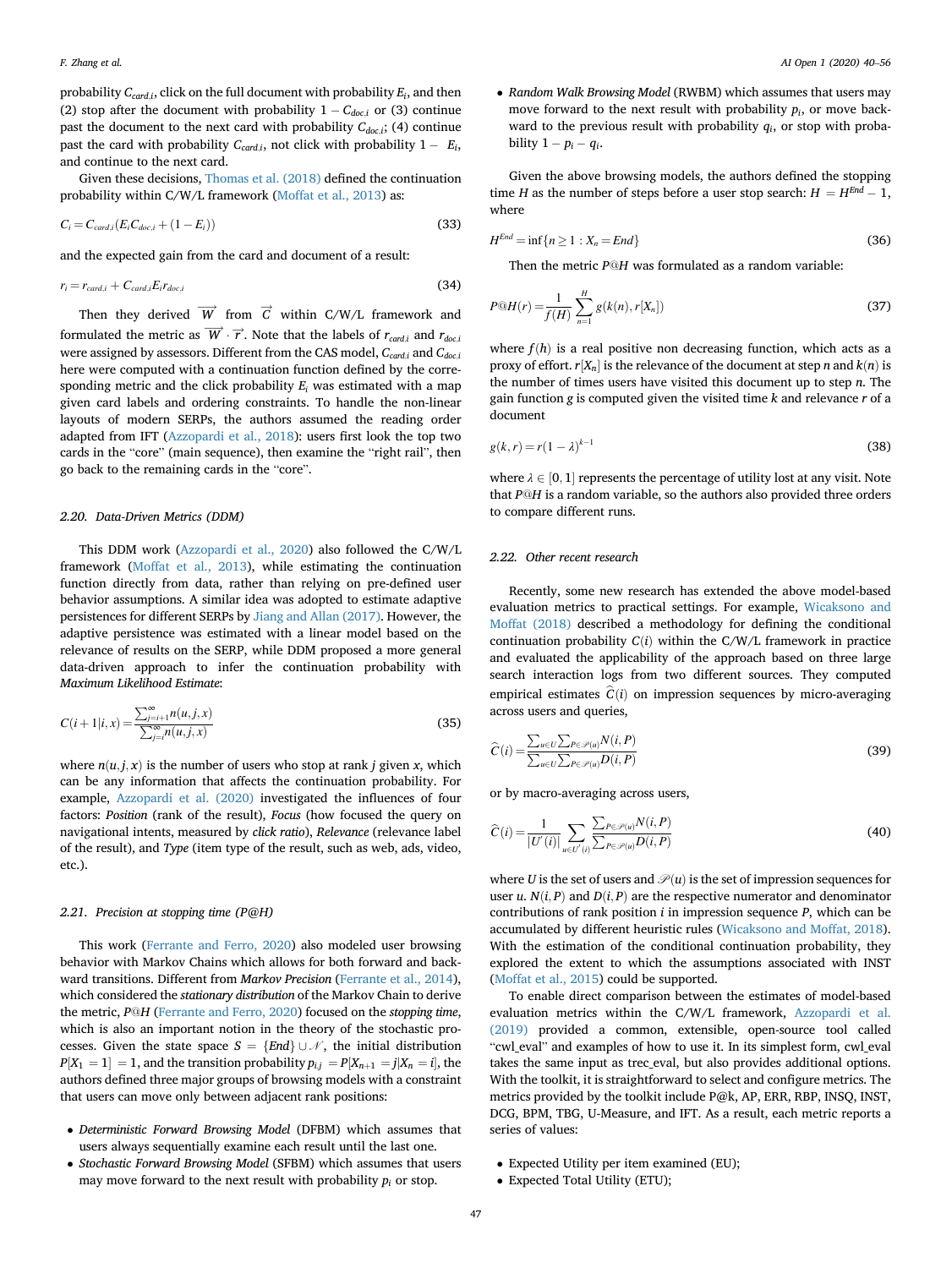- Expected Cost per item examined (EC);
- Expected Total Cost (ETC);
- Expected number of items to be examined i.e expected depth (ED).

By providing the unification of various metrics within the same package,<sup>4</sup> this toolkit promotes a standardized approach to evaluating search effectiveness.

Later, another work ([Breuer et al., Schaer\)](#page-15-36) also introduced a Python package called "repro\_eval" for search evaluation. Different from cwl\_eval, this toolkit focuses on reactive reproducibility studies of system-oriented IR experiments. Specifically, repro\_eval can be used to evaluate the reproducibility with a reimplemented IR system in combination with the same test collection of the original experiments. If source code for a reference system is not available, repro\_eval can support IR researchers to evaluate their reimplemented reference system and gain insight into how similar the original reference system and the reimplemented reference system are. More details of this toolkit can be found in their public GitHub repository.[5](#page-8-2)

In addition, [Diaz et al. \(2020\)](#page-15-37) introduced the concept of expected exposure and proposed a general evaluation methodology based on expected exposure, which had connections to existing retrieval metrics. The principle of equal expected exposure in this paper argues that "given a fixed information need, no item should receive more or less expected exposure than any other item of the same relevance grade". To measure the deviation from equal expected exposure, the authors computed the squared error between the target exposure  $\varepsilon^*$  and system exposure  $\varepsilon$ :

$$
l(\varepsilon, \varepsilon^*) = ||\varepsilon - \varepsilon^*||_2^2 = ||\varepsilon||_2^2 - 2\varepsilon^{\mathrm{T}} \varepsilon^* + ||\varepsilon^*||_2^2
$$
\n(41)

where the first term  $||\epsilon||$  $\frac{2}{2}$  is expected exposure disparity (EE-D), which measures inequity in the distribution of exposure, and the second term  $2e^{T} \varepsilon^{\star}$  is expected exposure relevance (EE-R), which measures how much of the exposure is on relevant documents, while the remaining term  $||e^{\star}||_2^2$ is constant for a fixed information need. A system that achieves optimal EE-R may maximize disparity while a system that minimizes EE-D will have very bad expected exposure relevance. Therefore, there is a tradeoff between the disparity (EE-D) and relevance (EE-R), which cannot be captured by traditional metrics. Finally, to compute the target exposure and system exposure, user models of existing metrics are required to describe how each document is exposed to users.

The above recent studies mainly applied model-based evaluation metrics to specific scenarios and did not propose new assumptions about user models and related metrics. Therefore, we only refer to them briefly here. In the next section, we will make a comparison of model-based evaluation metrics shown in [Fig. 1](#page-2-0) by decomposing them into different components related to user models.

# <span id="page-8-0"></span>3. Comparison of model-based evaluation metrics

In Section [2](#page-1-0), from the past perspective, we have gone through substantial related works of model-based evaluation metrics. Through the introduction of these studies, we can find that some of them have common ideas in certain aspects of user behavior modeling. In this Section, therefore, we attempt to reconsider these metrics and provide overall comparisons of them from the current perspective. Concretely, we decomposed the design process of model-based evaluation metrics into three steps: defining user behavior space, proposing user decision assumptions, and choosing user utility function. Next, we will sequentially analyze the similarities and differences of the representative papers listed in Section [2](#page-1-0) in these three steps.

### <span id="page-8-4"></span>3.1. User behavior space

To design a user model for evaluation, we should first define the user behavior space which is the set of user behaviors considered to characterize what interactions users may have with search systems. For example, we need to consider the order in which users interact with different search results. We should also determine whether users' interactions with the snippets (or cards) on the SERP need to be taken into account.

[Table 1](#page-9-0) summarizes the user behaviors which are contained in different papers. We divide these user behaviors into four groups: Interacting Order, Interactions with Snippet/Card, Interactions with Document, and Stopping Point. Note that the comparison here on behaviors each work contains is based on the description of the framework in the corresponding paper. The practical metrics implemented in the paper may consider a smaller space of user behaviors. For example, evaluating search performance based on the *trailtexts*, U-measure ([Sakai and Dou,](#page-16-15) [2013\)](#page-16-15) takes into account all the user behaviors listed in Table 1. However, the actual user behavior space defined by U-measure varies depending on how the trailtext is constructed. Below we describe how each of the four groups of user behaviors is defined in different user models behind the metrics.

# 3.1.1. Interacting order

To find useful information, users interact with one search result after another. Supposing that the results are presented in a ranking list,  $6$  given the positions of the current and next result examined by users, three kinds of transition are defined to determine the interacting order:

- Forward (FW) Transition. Users move forward to the next result.
- Backward (BW) Transition. Users go backward to the previous result.
- Random (RD) Transition. Users randomly jump to any result.

As shown in [Table 1](#page-9-0), most metrics assume that users can only move forward to the next result. The exceptions are U-measure [\(Sakai and Dou,](#page-16-15) [2013\)](#page-16-15), Markov Precision (MP) ([Ferrante et al., 2014\)](#page-15-22), and Precision at Stopping Time (P@H) [\(Ferrante and Ferro, 2020](#page-15-34)). U-measure is totally based on the trailtext, which is assumed to be "exactly what the user actually read, in the exact order, during an information seeking process" ([Sakai and Dou, 2013](#page-16-15)). Therefore, if the trailtext is constructed with backward and random transitions between results, U-measure can take account of BW and RD besides FW. The basis for MP and P@H is the Markov chain, the transition matrix  $(p_{i,j})$  of which defines the probability to pass from result at any rank i to j. However, P@H ([Ferrante and Ferro,](#page-15-34) [2020\)](#page-15-34) add a constraint that users can move only between adjacent rank positions. Consequently, MP can model FW, BW, and RD, while P@H can model only FW and BW.

#### 3.1.2. Interactions with snippet/card

Given the interacting order, when users jump to a result, they will first interact with the snippet (element card on the SERP) of the result. However, these interactions with snippet are overlooked by some metrics. For the remaining works, we focus on the following four kinds of user behavior on snippet they might consider:

• Examining the Snippet  $(E_S)$ . All the metrics that incorporate interactions with snippet include  $E_s$ , as it is a prerequisite for obtaining information from the snippet and generating subsequent interactions with the snippet.

<span id="page-8-1"></span><sup>4</sup> [https://github.com/ireval/cwl.](https://github.com/ireval/cwl)

<span id="page-8-2"></span><sup>5</sup> [https://github.com/irgroup/repro\\_eval](https://github.com/irgroup/repro_eval).

<span id="page-8-3"></span> $^6\,$  Some papers may consider non-linear layouts of results, e.g. IFT ([Azzopardi](#page-15-31) [et al., 2018](#page-15-31)), Card-Aware Metrics [\(Thomas et al., 2018](#page-16-20)), but they usually construct a list of results with reading order assumptions.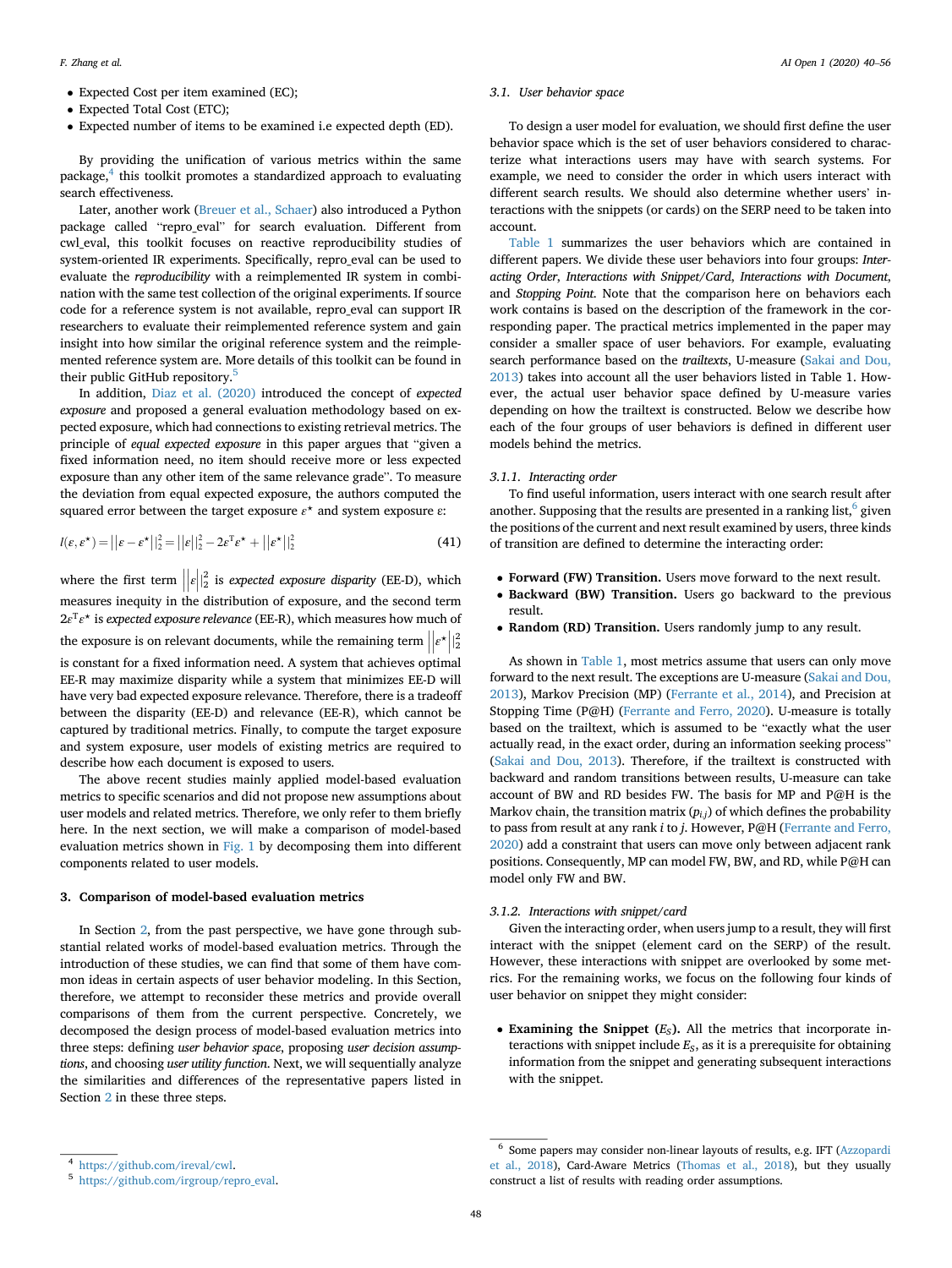#### <span id="page-9-0"></span>Table 1

A comparison on user behavior space among different model-based evaluation metrics. FW, BW, and RD mean Forward, Backward, and Random, respectively.  $E_S$ ,  $G_S$ , and Eff<sub>S</sub> mean Examining Snippet, Obtaining Gain from Snippet, and Assessing Effort of Examining Snippet, respectively. Similarly,  $E_D$ ,  $G_D$ , and Eff<sub>D</sub> mean the same interactions on Document, rather than Snippet. Cl means clicking the document after viewing the snippet. Finally,  $L_S$  and  $L_D$  mean users can leave their search process after examining a snippet or document.

| Metrics                             | Interacting Order |           |    | Snippet/Card |       |         |    | Document    |       |                  | Stopping    |       |
|-------------------------------------|-------------------|-----------|----|--------------|-------|---------|----|-------------|-------|------------------|-------------|-------|
|                                     | (See 3.1.1)       |           |    | (See 3.1.2)  |       |         |    | (See 3.1.3) |       |                  | (See 3.1.4) |       |
|                                     | FW                | <b>BW</b> | RD | $E_S$        | $G_S$ | $Eff_S$ | Cl | $E_D$       | $G_D$ | Eff <sub>D</sub> | $L_S$       | $L_D$ |
| DCG (Järvelin and Kekäläinen, 2002) |                   |           |    |              |       |         |    |             |       |                  |             |       |
| RBP (Moffat and Zobel, 2008)        |                   |           |    |              |       |         |    |             |       |                  |             |       |
| ERR (Chapelle et al., 2009)         |                   |           |    |              |       |         |    |             |       |                  |             |       |
| EBU (Yilmaz et al., 2010)           |                   |           |    |              |       |         |    |             |       |                  |             |       |
| Carterette (Carterette, 2011)       |                   |           |    |              |       |         |    |             |       |                  |             |       |
| TBG (Smucker and Clarke, 2012a)     |                   |           |    |              |       |         |    |             |       |                  |             |       |
| INSQ (Moffat et al., 2012)          |                   |           |    |              |       |         |    |             |       |                  |             |       |
| CMBM (Chuklin et al., 2013)         |                   |           |    |              |       |         |    |             |       |                  |             |       |
| U-measure (Sakai and Dou, 2013)     |                   |           |    |              |       |         |    |             |       |                  |             |       |
| $C/W/L$ (Moffat et al., 2013)       |                   |           |    |              |       |         |    |             |       |                  |             |       |
| MP (Ferrante et al., 2014)          |                   |           |    |              |       |         |    |             |       |                  |             |       |
| INST (Moffat et al., 2015)          |                   |           |    |              |       |         |    |             |       |                  |             |       |
| AdapEM (Jiang and Allan, 2016a)     |                   |           |    |              |       |         |    |             |       |                  |             |       |
| CAS (Chuklin and de Rijke, 2016)    |                   |           |    |              |       |         |    |             |       |                  |             |       |
| HBG (Luo et al., 2017)              |                   |           |    |              |       |         |    |             |       |                  |             |       |
| BPM (Zhang et al., 2017a)           |                   |           |    |              |       |         |    |             |       |                  |             |       |
| AdapPM (Jiang and Allan, 2017)      |                   |           |    |              |       |         |    |             |       |                  |             |       |
| IFT (Azzopardi et al., 2018)        |                   |           |    |              |       |         |    |             |       |                  |             |       |
| CAM (Thomas et al., 2018)           |                   |           |    |              |       |         |    |             |       |                  |             |       |
| DDM (Azzopardi et al., 2020)        |                   |           |    |              |       |         |    |             |       |                  |             |       |
| P@H (Ferrante and Ferro, 2020)      |                   |           |    |              |       |         |    |             |       |                  |             |       |

- Obtaining Gain from the Snippet  $(G_S)$ . This behavior means that users can also get useful information from the snippet/card, which indicates the effects of good abandonments. U-measure ([Sakai and](#page-16-15) [Dou, 2013](#page-16-15)) defines the position-based gain as  $g(pos(s_k))$ , where  $s_k$ could be an arbitrary part of a text, including, of course, the snippet. CAS [\(Chuklin and de Rijke, 2016\)](#page-15-25) measures the total utility as the sum of utility from both snippets and full documents, where the utility of snippet is converted from a histogram of the relevance labels assigned by the raters. HBG ([Luo et al., 2017](#page-15-28)) assumes that the gain from the snippet accounts for 40% of the total gain of a result, which is based on Lorigo et al.'s finding that users usually spend 40% of their time looking at the snippet [\(Lorigo et al., 2008](#page-15-38)). Card-Aware Metrics (CAM) [\(Thomas et al., 2018\)](#page-16-20) explicitly denotes the gain from a card at rank *i* as  $r_{card,i}$ .
- Assessing Effort of examining the Snippet ( $Eff_S$ ). The effort users make to examine the snippet is also considered by some works. TBG [\(Smucker and Clarke, 2012a](#page-16-12)) discounts the gain of a result over time spent on all the snippets and documents, and the authors calibrated time to assess the snippet as  $T_s = 4.4s$  from their data. Inspired by TBG, U-measure [\(Sakai and Dou, 2013](#page-16-15)) and HBG ([Luo et al., 2017\)](#page-15-28) measure the effort users spend on the snippet in terms of its length and height, respectively. Similar to TBG, Adaptive Effort Metrics [\(Jiang and Allan, 2016a](#page-15-24)) adopts an approach to measure effort by the amount of time required to examine a result and uses the same value of  $T_S$ . Adaptive Persistence Metrics ([Jiang and Allan, 2017](#page-15-30)) also takes  $T_S$  into consideration while estimating the value of  $T_S$  on two different datasets.
- Clicking the document after viewing the snippet (Cl). We need to clarify that metrics which ignore interactions with the snippet also contain click behavior. However, they assume that users will definitely click and find useful information from the document. In our paper, Cl actually indicates whether it is possible for users to skip the result without click. Similar to  $E_S$ ,  $Cl$  is also included in all the metrics with snippet interactions. It is an action which connects interactions from the snippet to the document.

# 3.1.3. Interactions with document

After interacting with the snippet, and clicking the full document of

the result, users will Examining the Document  $(E_D)$ . For those metrics that overlook snippet interactions, their user models assume that users will directly examining the document once they reach the result. Therefore,  $E_D$  is included in all the user models behind evaluation metrics. The same applies to  $G_D$ , which denotes **Obtaining Gain form the** Document. It is not surprising, as "classic" evaluation metrics are constructed based on the gain of the documents and the probability that each document is examined by users, such as DCG and RBP. However, the effort of examining the document has not been focused in each paper. These papers usually assume that the amount of effort users spend on each document is same, and has no impact on user behavior or search performance.

# 3.1.4. Stopping Point

The last group of user behaviors is the stopping behavior. There are two different Stopping Points: Leaving search after interactions with the Snippet  $(L<sub>S</sub>)$ , and Leaving search after interactions with the **Document**  $(L_D)$ . The latter one is a basic user behavior that each user model of metrics contain, while the former one is only incorporated in the metrics which simultaneously take interactions with Snippet into account.

#### <span id="page-9-1"></span>3.2. User decision assumptions

Given the definition of the user behavior space of a user model, we should propose a few assumptions about user decisions to describe how users switch between different behaviors and change their search states. In this survey, we mainly focus on two decisions of users: Stopping Decision and Clicking Decision. [Table 2](#page-10-0) summarizes the factors that influence users' stopping and clicking decisions among different papers.

#### <span id="page-9-2"></span>3.2.1. Factors influencing stopping decision

Judging whether users stop after interacting with a result is one of the prime concerns for model-based evaluation metrics since it is highly related to the probability that a result will be viewed by users and its contribution to the search performance. As discussed in Section [3.1](#page-8-4), users may leave search after interactions with the snippet or document. In this part, we only focus on the stopping decision after viewing a document,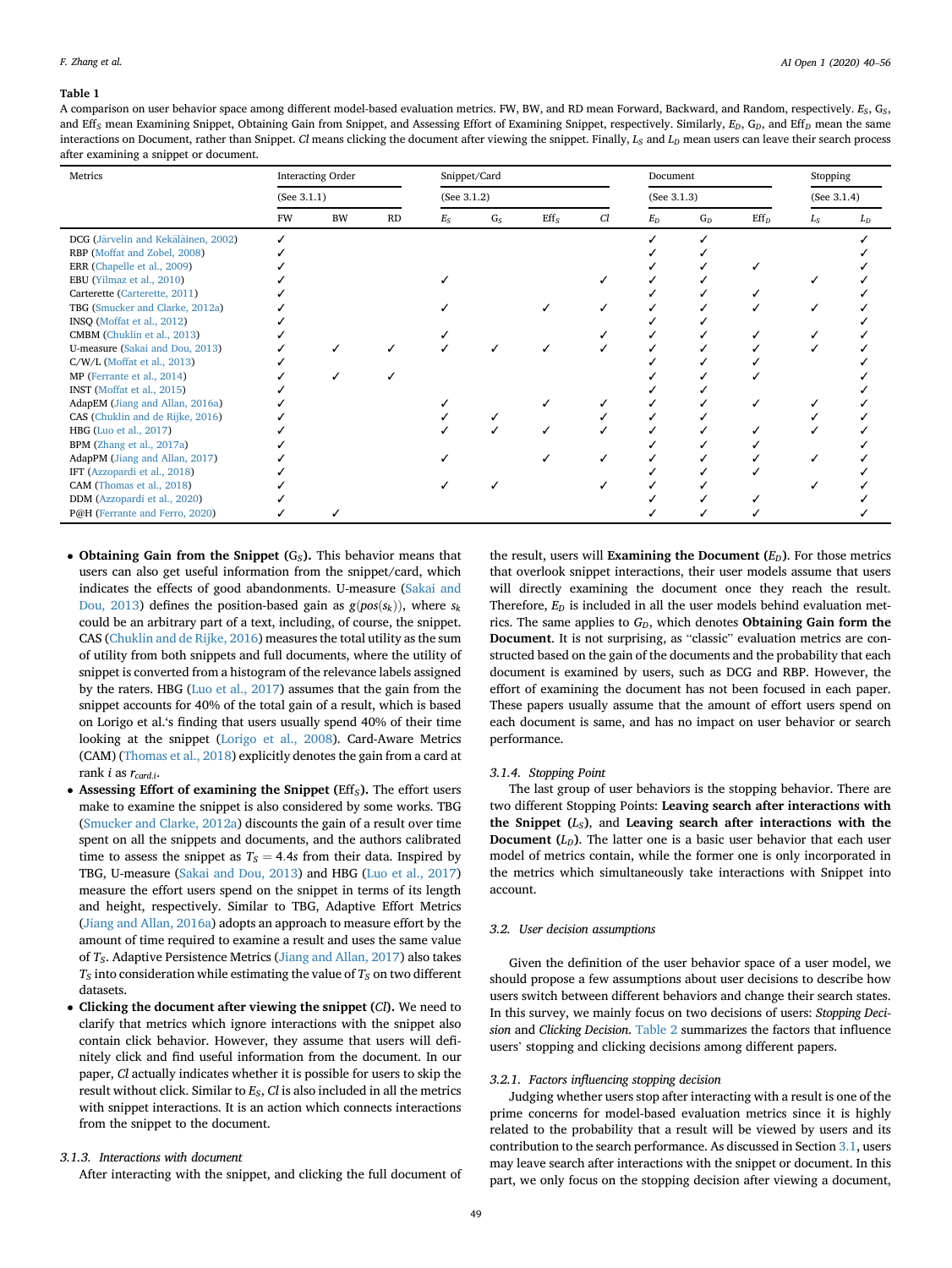#### <span id="page-10-0"></span>Table 2

A comparison on factors that influence users' current stopping and clicking decisions among different model-based evaluation metrics. Pos, Rel, C\_G, C\_Eff, and Exps mean Position, Relevance of the current result, Cumulative Gain, Cumulative Effort, and users' Expectations, respectively. Rel<sub>9</sub>, Rel<sub>5</sub>, and Ness mean Relevance of the Document, Relevance of the Snippet, and Click Necessity of the result, respectively.

| Factors Influencing Stopping Decision (See 3.2.1) |     |       |         |      |        |                  | Clicking (See 3.2.2) |             |  |
|---------------------------------------------------|-----|-------|---------|------|--------|------------------|----------------------|-------------|--|
| Pos                                               | Rel | $C_G$ | $C_Eff$ | Exps | Others | $\mathrm{Rel}_D$ | Rel <sub>S</sub>     | <b>Ness</b> |  |
|                                                   |     |       |         |      |        |                  |                      |             |  |
|                                                   |     |       |         |      |        |                  |                      |             |  |
|                                                   |     |       |         |      |        |                  |                      |             |  |
|                                                   |     |       |         |      |        |                  |                      |             |  |
|                                                   |     |       |         |      |        |                  |                      |             |  |
|                                                   |     |       |         |      |        |                  |                      |             |  |
|                                                   |     |       |         |      |        |                  |                      |             |  |
|                                                   |     |       |         |      |        |                  |                      |             |  |
|                                                   |     |       |         |      |        |                  |                      |             |  |
|                                                   |     |       |         |      |        |                  |                      |             |  |
|                                                   |     |       |         |      |        |                  |                      |             |  |
|                                                   |     |       |         |      |        |                  |                      |             |  |
|                                                   |     |       |         |      |        |                  |                      |             |  |
|                                                   |     |       |         |      |        |                  |                      |             |  |
|                                                   |     |       |         |      |        |                  |                      |             |  |
|                                                   |     |       |         |      |        |                  |                      |             |  |
|                                                   | ✓   |       |         |      |        |                  |                      |             |  |
|                                                   |     |       |         |      |        |                  |                      |             |  |
|                                                   |     |       |         |      |        |                  |                      |             |  |
|                                                   |     |       |         |      |        |                  |                      |             |  |
|                                                   |     |       |         |      |        |                  |                      |             |  |
|                                                   |     |       |         |      |        |                  |                      |             |  |

and analyze different factors considered to influence the decision. The factors influencing the stopping decision after viewing the snippet have been little discussed in the related papers, and we think they can be inspired from factors discussed here.

Note that the stopping decision at current rank i can be formulated as the conditional probability  $P(L_i|E_i)^T$  that users stop after viewing the required to the conditional result at rank i. It can also be regarded as the opposite of the conditional continuation probability  $C_i$  defined in the C/W/L framework ([Moffat](#page-15-9) [et al., 2013](#page-15-9)), which means  $P(L_i|E_i) = 1 - C_i$ . Based on the above definition, the factors that influence the conditional probability  $P(L_i|E_i)$  or  $C_i$ are discussed separately as follows.

As shown in [Table 2,](#page-10-0) Position (Pos) and Relevance (Rel) are the two most frequently considered factors which have an influence on the stopping decision. For example, derived from the log-based discount of DCG, which is a function of position  $i$ , the conditional stopping probability after viewing result *i* is also a function of *i*. Different from DCG, RBP assumes that the conditional stopping probability is fixed as a persistence parameter  $p$ , so the stopping decision of RBP is not affected by any factors. Some metrics take the influence of relevance of the current result into account. For example, ERR assumes that the conditional stopping probability depends on how users are satisfied with the result, which is affected by its relevance:  $P(L_i|E_i) = \mathcal{R}_i = \frac{2^{r_i}-1}{2^{r_{\text{max}}}}$ . Modeling from another perspective, EBU estimates the conditional stopping probability defined in DBN click model as an approximation based on relevance:  $P(L_i|Cl_i)$ ;  $E_i) \approx P(L_i|r_i)$ . Some later studies, either by proposing a unified framework (e.g. Carterette's framework [\(Carterette, 2011\)](#page-15-8), C/W/L framework ([Moffat et al., 2013\)](#page-15-9), Click-Model Based Metrics [\(Chuklin et al., 2013\)](#page-15-21), P@H ([Ferrante and Ferro, 2020\)](#page-15-34)) or variants of existing metrics (e.g. Adaptive Effort Metrics ([Jiang and Allan, 2016a](#page-15-24)), Adaptive Persistence Metrics [\(Jiang and Allan, 2017](#page-15-30)), Data-Driven Metrics [\(Azzopardi et al.,](#page-15-33) [2020\)](#page-15-33)), have attempted to take the influence of both position and relevance on the conditional stopping probability into account.

Users' Cumulative Effort (C Eff) is also considered as factors influencing stopping decisions. TBG [\(Smucker and Clarke, 2012a\)](#page-16-12) may be the first work to incorporate the influence of effort (measured by time). Given its exponential decay over time, the conditional stopping probability is only affected by the amount of time users have spent up to the current result, i.e. the cumulative effort. Similar to TBG, U-measure ([Sakai and Dou, 2013](#page-16-15)) and HBG ([Luo et al., 2017](#page-15-28)) also focus on the influence of cumulative effort, while measuring it with the offset position in the trailtext and the current height in the user browsing trail, respectively. Adaptive Effort Metrics [\(Jiang and Allan, 2016a](#page-15-24)) also include variants of TBG and U-measure, thus having considered the influence of cumulative effort. In addition, cumulative effort is also considered in BPM ([Zhang et al., 2017a\)](#page-16-18) and IFT [\(Azzopardi et al., 2018\)](#page-15-31), given that these metrics incorporate some other factors besides cumulative effort, we will discuss them later.

Users' Cumulative Gain (C\_G) and Expectations (Exps) are usually considered together in these papers. INSQ [\(Moffat et al., 2012](#page-15-6)) introduces users' anticipated number of relevant documents T, and assumes that the conditional continuation probability is positively related to T:  $C_{INSQ}(T, i) = \frac{(i+2T-1)^2}{(i+2T)^2}$  $\frac{a+2i-1}{(i+2T)^2}$ . Taking a further step, INST [\(Moffat et al.,](#page-16-17) [2015\)](#page-16-17) suggests that the conditional continuation probability is also affected by the gain  $(CG_i)$  that has been accumulated so far:  $C(i) = \left(\frac{i+T+T_i-1}{i+T+T_i}\right)^2$ , where  $T_i$  is the remaining gain to be obtained beyond po- $\left(\frac{1}{2}\right)^2$ , where  $T_i$  is the remaining gain to be obtained beyond position *i*, and  $T_i = T - CG_i$ . The same idea is shared by C/W/L framework ([Moffat et al., 2013\)](#page-15-9) and Card-Aware Metrics [\(Thomas et al., 2018\)](#page-16-20), which also consider the influence of both users' cumulative gain and expectations of gain. BPM [\(Zhang et al., 2017a](#page-16-18)) and IFT ([Azzopardi et al.,](#page-15-31) [2018\)](#page-15-31) are recent works which consider both cumulative gain and cumulative effort, as well as users' expectations related to gain and effort. BPM assumes that users make a decision to stop search when either the cumulative gain reaches the expected gain, or the cumulative effort reaches the expected effort. Differently, IFT adopts the Goal Sensitive and Rate Sensitive rules based on Information Foraging Theory to model the conditional continuation probability. Besides, Adaptive Persistence Metrics ([Jiang and Allan, 2017](#page-15-30)) also takes into account the influence of users' expectations to some extent. The authors suggest that the persistence parameter, which determines whether users stop or not, should be adaptively based on all the results on the SERP. That is to say, users have an expectation of quality for the whole SERP, which will affect the

<span id="page-10-1"></span>In the remainder of this paper, we call  $P(L_i|E_i)$  as the conditional stopping probability to distinguish it from the leaving probability  $L_i$ , which is the probability that users leave search at rank *i*, not given the previous search process.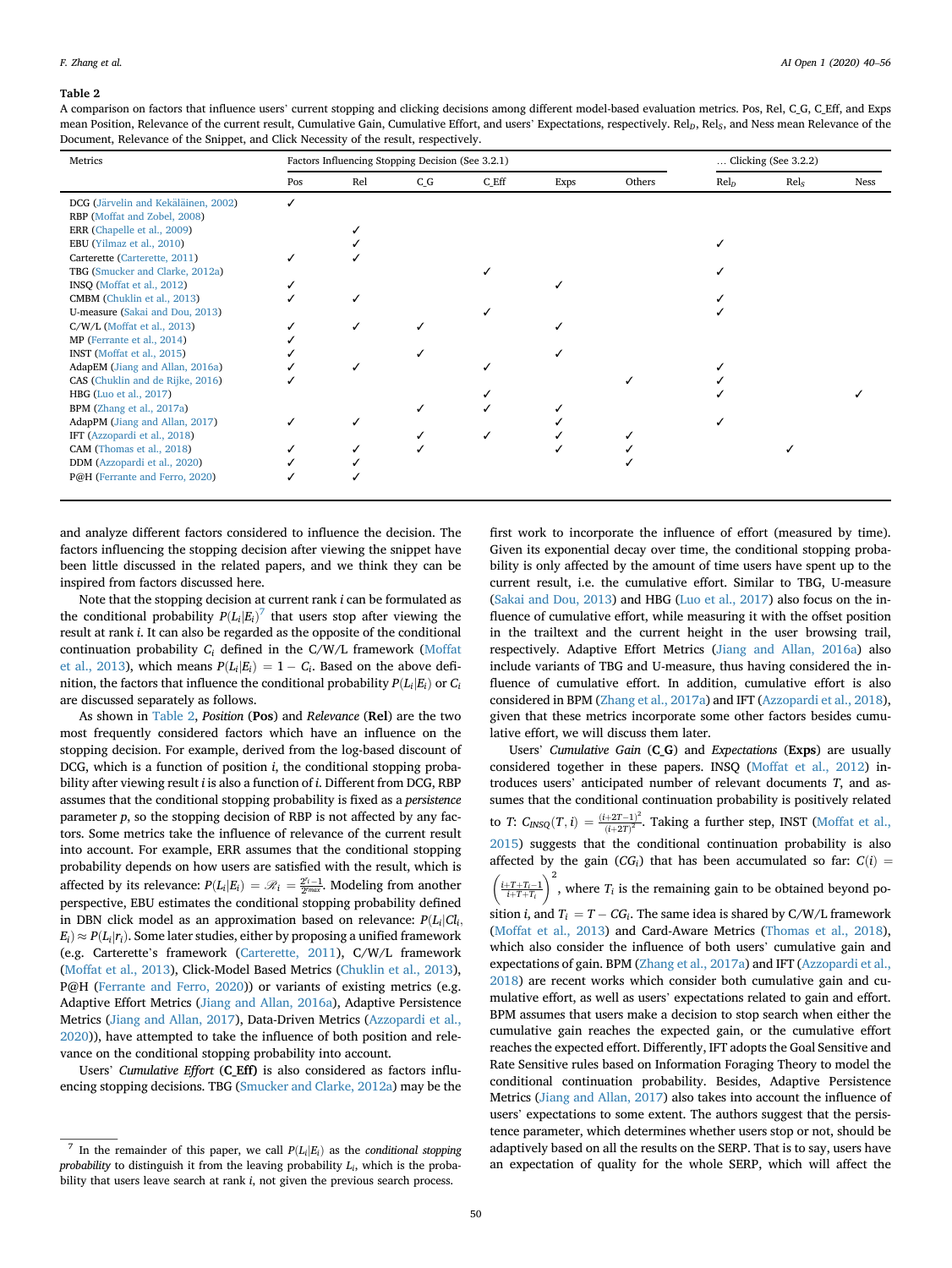stopping decision of users in the process of search.

In addition to the factors discussed above, some works have also take into account other factors (Others) that may have an influence on stopping decision. CAS model ([Chuklin and de Rijke, 2016\)](#page-15-25) applies a logistic regression to convert feature vectors into examination probabilities. The features include some factors such as SERP item type and geometry features. Similarly, different cards (SERP elements) are distinguished in IFT ([Azzopardi et al., 2018](#page-15-31)), Card-Aware Metrics ([Thomas et al., 2018](#page-16-20)), and Data-Driven Metrics ([Azzopardi et al., 2020\)](#page-15-33), which have an influence on users' stopping decision.

#### 3.2.2. Factors influencing clicking decision

Since the clicking behavior is only considered in metrics that take users' interactions with snippet into account, the factors influencing clicking decision are discussed in these papers. The most common factor considered by the papers to influence the clicking decision is the relevance of document ( $\text{Rel}_D$ ). Most metrics share a same assumption that whether users click a document is affected by the attractiveness of the SERP element, which is strongly correlated with the relevance  $r_i$  of the document ([Turpin et al., 2009](#page-16-9)):

$$
P(Cli|Ei) = adi \approx a(ri) = P(Cli|ri)
$$
\n(42)

There are also two studies which consider other factors beyond the relevance of document. HBG [\(Luo et al., 2017\)](#page-15-28) explicitly defines a novel concept, Click Necessity (Ness), to model the cases in which the SERP element can directly fulfill users' information needs. Therefore, the authors expresse the probability of click as  $P(Cl_i|R_i,N_i)$ , which considers the influence of both relevance and click necessity. Given card labels, Card-Aware Metrics ([Thomas et al., 2018](#page-16-20)) estimates the clicking probability as a mapping from the relevance of card (Rel<sub>s</sub>).

# 3.3. User utility function

Given the user behavior space and user decision assumptions, we have been able to describe the complete process of how users interact with search results. The final step to derive a model-based evaluation metric is to choose a proper utility function as a proxy to measure the performance of the systems or the satisfaction of users. [Table 3](#page-11-0) summarizes the utility functions adopted in different model-based evaluation metrics.

Gain and effort, also referred to as benefit and cost ([Azzopardi and](#page-15-39)

#### F. Zhang et al. **AI Open 1 (2020) 40–56** AI Open 1 (2020) 40–56

[Zuccon, 2016\)](#page-15-39), are the pivotal variables of utility functions. Most metrics focus on the gain, since to find useful information is the primary goal of users. Given the weight function  $W_M(i)$  of a metric M within the C/W/L framework, [Moffat et al. \(2013\)](#page-15-9) generalized the formulation of a metric *M* as:  $M = \sum_{i=1}^{\infty} W_i r_i$ , where  $r_i$  is the relevance (gain) of the result at rank is and  $W_i$  denotes  $W_i$  (i) for simplicity in what follows. The metrics with the and  $W_i$  denotes  $W_M(i)$  for simplicity in what follows. The metrics with the above formulation are called as Weighted Precision metrics in C/W/L framework [\(Moffat et al., 2013](#page-15-9)), while referred to as Expected Utility metrics by [Azzopardi et al. \(2018\).](#page-15-31) However, we notice that metrics with this formulation can be explained with different utility functions, given two interpretations of the weight function  $W_i$ :

1. In the first,  $W_i$  can be regarded as the probability that result i is examined by users. Under this explanation,  $W_i$  is usually not normalized, which means  $\sum_{i=1}^{\infty} W_i \neq 1$ . For example, most metrics assume that users<br>always aroming the first result i.e.  $W_i = 1$ , which results in that the sum always examine the first result, i.e.  $W_1 = 1$ , which results in that the sum of  $W_i$  does not converge. In C/W/L framework,  $L_i$  is defined as the probability that result i is the last one observed by users (also can be regarded as the stopping probability at rank i). Given the first interpretation of  $W_i$  and the assumption of  $W_i = 1$ , we can derive  $L_i$  as:  $L_i = W_i$  $W_{i+1}$ . The intuition is that stopping at rank i means examining result i while not examining result  $i + 1$ . Therefore, the "Weighted Precision" metric M is

<span id="page-11-1"></span>

where  $L_i$  is the stopping probability at rank *i* and  $\sum_{j=1}^{i} r_j$  is the cumulative gain users have obtained up to rank *i*. The formulation of  $\sum_{i=1}^{\infty} L_i(\sum_{j=1}^i r_j)$ is called Expected Total Utility metrics by [Azzopardi et al. \(2018\).](#page-15-31) In our paper, to facilitate the comparison with other utility functions, we denote their utility function as E (C\_Gain), which means the Expected

# <span id="page-11-0"></span>Table 3

A comparison on formulation of user utility function among different model-based evaluation metrics.

| Metrics                             | User Utility Function |            |                                     |                                                        |                                        |        |  |  |  |  |  |
|-------------------------------------|-----------------------|------------|-------------------------------------|--------------------------------------------------------|----------------------------------------|--------|--|--|--|--|--|
|                                     | E (Gain)              | E (C_Gain) | $E\left(\frac{1}{C\_Effort}\right)$ | C_Gain<br>$E\left(\frac{C_1-C_2}{C_1 \cdot E} \right)$ | $E(C_Gain)$<br>$E(C_{\text{-}}Effort)$ | Others |  |  |  |  |  |
| DCG (Järvelin and Kekäläinen, 2002) |                       |            |                                     |                                                        |                                        |        |  |  |  |  |  |
| RBP (Moffat and Zobel, 2008)        |                       |            |                                     |                                                        |                                        |        |  |  |  |  |  |
| ERR (Chapelle et al., 2009)         |                       |            |                                     |                                                        |                                        |        |  |  |  |  |  |
| EBU (Yilmaz et al., 2010)           |                       |            |                                     |                                                        |                                        |        |  |  |  |  |  |
| Carterette (Carterette, 2011)       |                       |            |                                     |                                                        |                                        |        |  |  |  |  |  |
| TBG (Smucker and Clarke, 2012a)     |                       |            |                                     |                                                        |                                        |        |  |  |  |  |  |
| INSQ (Moffat et al., 2012)          |                       |            |                                     |                                                        |                                        |        |  |  |  |  |  |
| CMBM (Chuklin et al., 2013)         |                       |            |                                     |                                                        |                                        |        |  |  |  |  |  |
| U-measure (Sakai and Dou, 2013)     |                       |            |                                     |                                                        |                                        |        |  |  |  |  |  |
| $C/W/L$ (Moffat et al., 2013)       |                       |            |                                     |                                                        |                                        |        |  |  |  |  |  |
| MP (Ferrante et al., 2014)          |                       |            |                                     |                                                        |                                        |        |  |  |  |  |  |
| INST (Moffat et al., 2015)          |                       |            |                                     |                                                        |                                        |        |  |  |  |  |  |
| AdapEM (Jiang and Allan, 2016a)     |                       |            |                                     |                                                        |                                        |        |  |  |  |  |  |
| CAS (Chuklin and de Rijke, 2016)    |                       |            |                                     |                                                        |                                        |        |  |  |  |  |  |
| HBG (Luo et al., 2017)              |                       |            |                                     |                                                        |                                        |        |  |  |  |  |  |
| BPM (Zhang et al., 2017a)           |                       |            |                                     |                                                        |                                        |        |  |  |  |  |  |
| AdapPM (Jiang and Allan, 2017)      |                       |            |                                     |                                                        |                                        |        |  |  |  |  |  |
| IFT (Azzopardi et al., 2018)        |                       |            |                                     |                                                        |                                        |        |  |  |  |  |  |
| CAM (Thomas et al., 2018)           |                       |            |                                     |                                                        |                                        |        |  |  |  |  |  |
| DDM (Azzopardi et al., 2020)        |                       |            |                                     |                                                        |                                        |        |  |  |  |  |  |
| P@H (Ferrante and Ferro, 2020)      |                       |            |                                     |                                                        |                                        |        |  |  |  |  |  |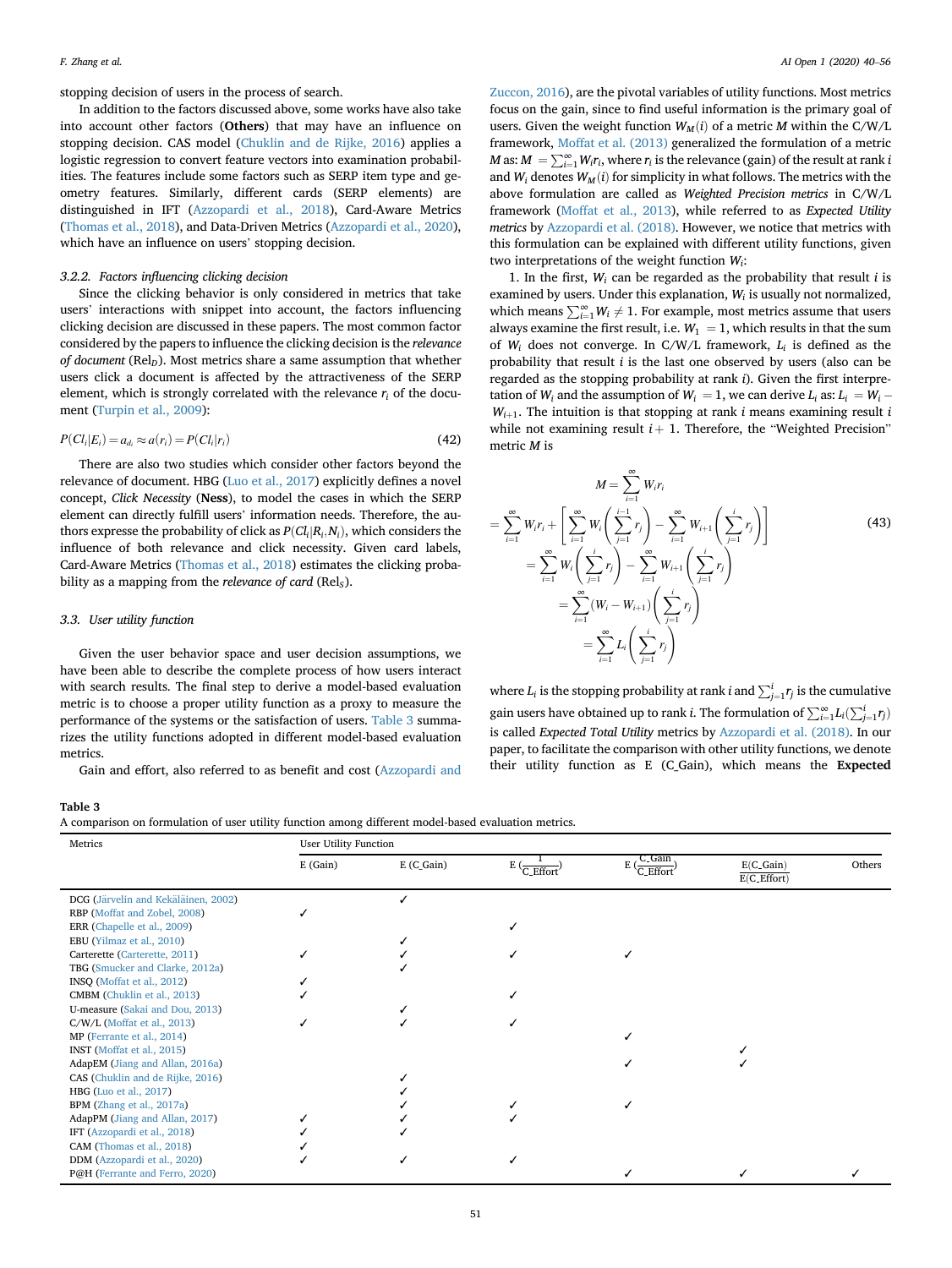Cumulative Gain obtained by users. Many metrics, such as DCG, EBU, TBG, U-measure, CAS, and HBG only adopt this utility function E (C\_Gain) by explaining the weight  $W_i$  as the examining probability of result i.

2. The alternative interpretation of  $W_i$  is the expected proportion of attention users give to result i. It can also be regarded as the contribution of result i on search evaluation. This explanation usually indicates that  $W_i$ is normalized with  $\sum_{i=1}^{\infty} W_i = 1$ . Given this constraint, the stopping probability is  $L_i = \frac{W_i - W_{i+1}}{W_1}$ . Then the "Weighted Precision" metric *M* can be rewritten as

$$
M = \sum_{i=1}^{\infty} (W_i - W_{i+1}) \left( \sum_{j=1}^{i} r_j \right) = W_1 \sum_{i=1}^{\infty} L_i \left( \sum_{j=1}^{i} r_j \right)
$$
(44)

where the first equality holds by Equation [\(43\).](#page-11-1) Note that the expected number of results examined by users is given by

$$
\sum_{i=1}^{\infty} iL_i = \sum_{i=1}^{\infty} i \frac{W_i - W_{i+1}}{W_1} = \frac{\sum_{i=1}^{\infty} i(W_i - W_{i+1})}{W_1} = \frac{\sum_i W_i}{W_1} = \frac{1}{W_1}
$$
(45)

If we assume that the effort on each result is one, then  $\sum_{i=1}^{\infty} u_i$  can also be regarded as the Expected Cumulative Effort spent by users. Therefore, the metric M can be expressed as

$$
M = W_1 \sum_{i=1}^{\infty} L_i \left( \sum_{j=1}^{i} r_j \right) = \frac{\sum_{i=1}^{\infty} L_i \left( \sum_{j=1}^{i} r_j \right)}{\sum_{i=1}^{\infty} i L_i} = \frac{E(C \text{-Gain})}{E(C \text{-Effort})}
$$
(46)

That is to say, if  $W_i$  is normalized and the effort is same for each result, the "Weighted Precision" metrics in C/W/L framework adopt a utility function which is equivalent to Expected Cumulative Gain divided by Expected Cumulative Effort,  $\frac{E(C\_Gain)}{E(C\_Error)}$ . In [Table 3,](#page-11-0) if a metric is formulated as  $\sum\limits_i W_i r_i$  with a normalized  $W_i$ , we denote its utility function as E (Gain), following the name of "Expected Utility (Gain)", although it may be also equivalent to the formulation  $\frac{E(C-Gain)}{E(C-Effort)}$  on certain conditions. Metrics like RBP, INSQ, and Card-Aware Metrics are included in this class. On the contrary, if a metric explicitly express its formulation as Expected Cumulative Gain divided by Expected Cumulative Effort, we denote its utility function as  $\frac{E(C\_Gain)}{E(C\_Error)}$ . For example, [Moffat et al. \(2015\)](#page-16-17) provided an algorithm to compute INST for a document ranking, where the score was divided by the sum of weight sumW. [Jiang and Allan \(2016a\)](#page-15-24) explicitly summarized a group of metrics implemented as  $\frac{E(C\_Gain)}{E(C\_Error)}$  and considered different effort for different results. [Ferrante and Ferro \(2020\)](#page-15-34) also incorporated this formulation given the definition of order  $\leq_2$  in their paper.

In addition, two other utility functions are also used in some metrics.

 One is the Reciprocal Cumulative Effort. For example, ERR can be expressed as  $\sum \frac{1}{k}P_k$ , where  $P_k$  is the stopping probability at rank k. The

k

reciprocal rank  $1/k$  can be regarded as  $1/C$ \_Effort, so the utility function of ERR can be expressed as E  $(\frac{1}{C_{\text{effort}}})$ . Similar formulation is also considered by BPM. Note that some works propose a unified framework (e.g. Carterette's framework, C/W/L framework, and Click-Model Based Metrics) or variants of existing metrics (e.g. Adaptive Persistence Metrics and Data-Driven Metrics). They include the utility function of E ( $\frac{1}{C_{\text{effort}}}$ ) and some other utility functions given different metrics corresponding to the framework or variant.

• The other one is the Expected Average Gain, which can be formulated as E ( $\frac{C_{\text{1}}\text{C}_{\text{2}}\text{Effort}}{C_{\text{2}}\text{Effort}}}$ ). The metrics with this utility function focus on the average gain obtained by users when they stop at rank  $k$ , usually with a formulation as  $\sum_{k=1}^{\infty}$  $\frac{\text{C\_Gain}_k}{\text{C\_Effort}_k}$  *P<sub>k</sub>*, where *P<sub>k</sub>* is the stopping probability at rank k. For example, Markov Precision is based on the precision at

each rank k, which can be considered as the average gain at rank k. [Ferrante and Ferro \(2020\)](#page-15-34) presented the difference between the utility functions E ( $\frac{C_{\text{C\_Gain}}}{C_{\text{Effort}}}$ ) and  $\frac{E(C_{\text{Gain}})}{E(C_{\text{Effort}})}$  very clearly. They proposed a metric P@H of a system run r based on Markov Chain:

$$
P@H(r) = \frac{1}{f(H)} \sum_{n=1}^{H} g(k(n), r[X_n])
$$
\n(47)

where  $G(H, r) = \sum_{n=1}^{H} g(k(n), r[X_n])$  can be regarded as the Cumulative<br>Cain and  $f(H)$  can be regarded as the Cumulative Effect. Note that  $D@H$  is Gain and  $f(H)$  can be regarded as the Cumulative Effort. Note that P@H is a random variable. To compare different runs, an order among random objects is required to define. The first order of P@H between different runs r and s suggested by Ferrante and Ferro is formulated as follows:

$$
P@H(r) \leq_{1} P@H(s) \Leftrightarrow \mathbb{E}\left[\frac{G(H,r)}{f(H)}\right] \leq \mathbb{E}\left[\frac{G(H,s)}{f(H)}\right]
$$
\n(48)

The order  $\leq_1$  indicates that the metric chooses  $E_{(C_{\text{effort}}}^{(C_{\text{CGain}})}$  as the utility function. Slightly modified from the order  $\prec_1$ , the second order is

$$
P@H(r) \leq_{2} P@H(s) \Leftrightarrow \frac{\mathbb{E}[G(H,r)]}{\mathbb{E}[f(H)]} \leq \frac{\mathbb{E}[G(H,s)]}{\mathbb{E}[f(H)]}
$$
\n(49)

The order  $\leq_2$  indicates that the metric chooses  $\frac{E(C\_Gain)}{E(C\_Before)}$  as the utility function. Besides the above two orders, [Ferrante and Ferro \(2020\)](#page-15-34) also defined a stochastic order based on the notion of stochastic dominance ([Hadar and Russell, 1969](#page-15-40)):

$$
P@H(r) \leq_{3} P@H(s) \Leftrightarrow \mathbb{P}\left[\frac{G(H,r)}{f(H)} > x\right] \leq \mathbb{P}\left[\frac{G(H,s)}{f(H)} > x\right], \forall x \in \mathbb{R}
$$
 (50)

The order  $\leq_3$  is a partial order, indicating a stochastic utility function which has not been considered in previous works.

# <span id="page-12-0"></span>4. Measuring the performance of model-based evaluation metrics

Previous sections have introduced the development of model-based evaluation metrics and the differences between the metrics in terms of user behavior space, user decision assumption, and user utility function. Then the question naturally arises: how to compare the performance of different metrics? Or, how to "evaluate" different evaluation metrics? The related field of research to answer this question is the metaevaluation of evaluation metrics.

One of the primary motivations for developing model-based evaluation metrics is to connect the metrics with more realistic underlying user models, thus better reflecting real user perception of search performance. Therefore, in this section, we mainly focus on two facets of model-based evaluation metrics related to this motivation:

- How to measure the performance of model-based evaluation metrics on providing more realistic user model?
- How to measure the performance of model-based evaluation metrics on reflecting more realistic user satisfaction?

Besides these two facets, there are some other aspects of metrics considered by meta-evaluation methods. For example, [Sakai \(2006\)](#page-16-22) proposed discriminative power to measure the extent to which evaluation metrics can discriminate among different systems. Another widely-used approach is to calculate the correlation coefficient (e.g. Kendall's τ) between the system orderings determined by different metrics. Considering the characteristic that top positions are more important in IR, [Yilmaz](#page-16-23) [et al. \(2008\)](#page-16-23) and [Webber et al. \(2010\)](#page-16-24) introduced an AP-based correlation coefficient called  $\tau_{ap}$  and Rank Biased Overlap (RBO), respectively. In addition, [Lu et al. \(2016\)](#page-15-41) also reviewed other criteria applied to compare metrics, such as judgment cost, coverage, inversions, and volatility matrix. Judgment cost is the cost of a metric in terms of judgment effort. For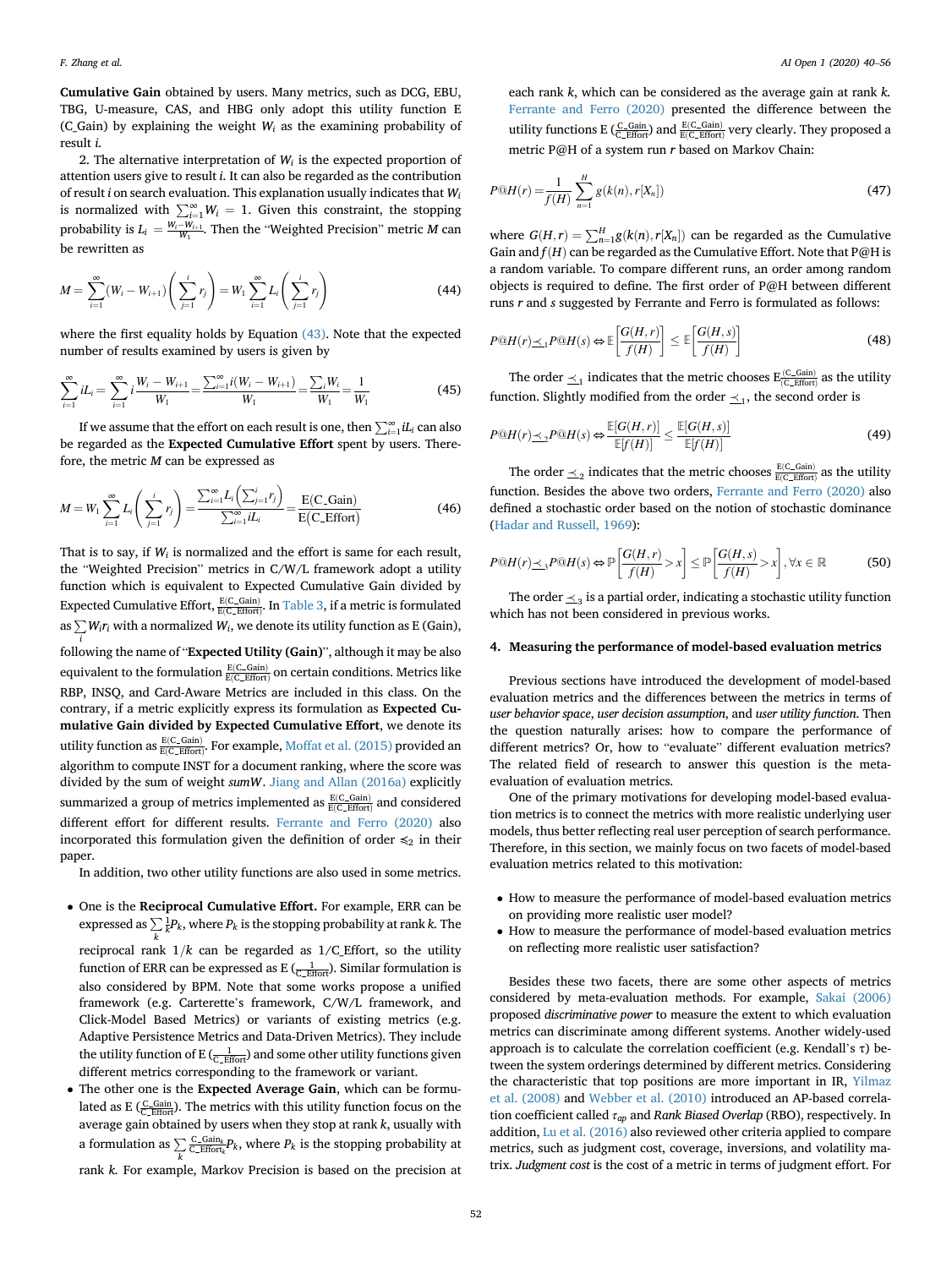example, shallow metrics and steeply top-weighted metrics are cheaper to evaluate to a given level of score fidelity than deep metrics. The coverage ratio is the coverage of the set of significantly different system pairs discriminated by the new metric relative to the set of pairs that are found to be separable by the reference (baseline) metric. It measures the extent to which the new metric is able to confirm the relationships that are significantly noted by the reference metric. Considering that the new metric might also deliver the opposite outcome to the reference metric, the inversion ratio is computed similar to the coverage ratio, while accumulating the pairs for which the new metric provides an opposite result to the reference metric. A volatility matrix is a means of visualizing the strength of the relationship between two versions with different truncated depth of a metric. For example, suppose that a metric at depth  $k_1$ and  $k_2$  results in different orderings of systems S as  $\sigma_{k_1}(S)$  and  $\sigma_{k_2}(S)$ , respectively. Then the corresponding component of the matrix will be  $corr(\sigma_{k_1}(S), \sigma_{k_2}(S))$ , where corr() is one of the rank correlation coefficients such as Kendall's τ. Given the introductions of the above meta-evaluation methods, we can obviously find that they have little relevance with user behavior modeling, thus are not discussed in our paper.

Next, we will introduce the methods used in previous works to measure the performance of model-based evaluation metrics on providing realistic user model and reflecting realistic user satisfaction.

# 4.1. Performance on providing realistic user model

As [Carterette \(2011\)](#page-15-8) said, "one possible definition of a good measure is one that more closely models user behavior". Therefore, an intuitive way to evaluate the metrics is comparing how well the user behavior characterized (predicted) by different metrics fits the user behavior observed from real data. The core of the user model behind a metric is the user decision assumptions we have discussed in Section [3.2](#page-9-1), so many works focus on the error between users' actual stopping/clicking decisions and those assumed by user models of the metrics.

Given a metric, we can derive the stopping probability of the user at each rank  $i$ , as well as the viewing probability that result  $i$  is examined by the user. RBP, for example, assumes that the user stops at rank i with a probability of  $L_i = p^{i-1}(1 - p)$ , and the result *i* is examined by the user with a probability of  $V_i = p^{i-1}$ , where p is the persistence parameter. However, we usually have no way of knowing where the user actually views and stops from the user log. To address this issue, different methods were adopted to estimate users' viewing and stopping behaviors.

The first method is to collect fixations of users captured by eyetracking devices. If eye fixations are observed on a result, we can assume that the result has been examined by the user. Given this assumption, [Jiang and Allan \(2017\)](#page-15-30) performed 10-fold cross validations and reported the mean negative log likelihood in predicting eye fixations with different browsing models of metrics. Compared to eye fixations, click signals are cheaper and more easily accessible, thus used by more studies to infer viewing behavior of users. A simple method is to assume that the user stops at the last clicked result at rank i and has examined all the results before. Based on this assumption, [Carterette \(2011\)](#page-15-8) made a comparison between empirical distribution of stopping ranks and distributions corresponding to different user models. A more sophisticated estimation of viewing probability  $V_i$  of user  $u$  for query  $q$  was suggested by [Wicaksono et al. \(2019\)](#page-16-25):

$$
\widehat{V}_i(u,q) = \begin{cases} 1 & i \le DC(u,q) \\ e^{-(i-DC(u,q))/g(K(u,q))} & otherwise \end{cases}
$$
\n(51)

where  $K(u,q) = w_0 + w_1 \cdot DC(u,q) + w_2 \cdot NC(u,q)$ ;  $DC(u,q)$  is the deepest rank position clicked and  $NC(u, q)$  is the number of distinct items clicked;  $g(x) = \ln(1 + e^x)$  is a softplus function; and  $(w_0, w_1, w_2)$  are parameters estimated from the data. Given the estimation of  $V_i$ , Wicaksono et al. ([Wicaksono and Moffat, 2020\)](#page-16-26) estimated the empirical distributions of  $C_i$ ,  $W_i$ , and  $L_i$  within C/W/L framework, and calculated the mean squared error (MSE) between model-generated distributions and empirical distributions to measure the extent to which the model-predicted behavior matches observed user behavior.

Another point to note is that the user stopping probability of some metrics may also depend on factors beyond position (discussed in Section [3.2.1](#page-9-2)), which means the model-generated distributions of  $C_i$ ,  $W_i$ , and  $L_i$ may vary across different queries. To compare them with the empirical distributions over all queries, Wicaksono et al. [\(Wicaksono and Moffat,](#page-16-26) [2020\)](#page-16-26) and [Zhang et al. \(2020a\)](#page-16-27) averaged the values of model-generated distributions across all rank lists in the dataset.

Besides the stopping decision, some metrics which incorporate interactions with the snippet also focus on how well the user models of metrics predict click events. Click prediction is an essential task for click models ([Wang et al., 2016](#page-16-28)), with widely used metrics such as perplexity ([Dupret and Piwowarski, 2008](#page-15-19)) or likelihood of clicks. Similarly, some metrics based on click models, such as EBU [\(Yilmaz et al., 2010\)](#page-16-8) and CAS ([Chuklin and de Rijke, 2016\)](#page-15-25), measured the performance of user models behind metrics in terms of the Root Mean Squared Error (RMSE) between the probabilities of clicks, and the log-likelihood of clicks, respectively.

# 4.2. Performance on reflecting realistic user satisfaction

Use satisfaction can be understood as "the fulfillment of a specified desire or goal" in information retrieval ([Kelly, 2009\)](#page-15-42), which measures users' actual feelings about a system. Recent researches ([Al-Maskari](#page-15-43) [et al., 2007;](#page-15-43) [Huffman and Hochster, 2007](#page-15-44); [Jiang et al., 2015](#page-15-45)) have revealed a surprisingly strong correlation between IR evaluation metrics and user satisfaction so that it can also be regarded as the golden standard in search performance evaluation. In view of this, a number of studies compare different metrics by measuring their agreement with user satisfaction.

The most direct way is to calculate the correlation coefficient between the scores of metrics and user satisfaction across different queries. Based on some user study datasets which collected self-reported satisfaction of users, many researchers have computed the Pearson correlation coefficient (Pearson's r) to measure the relationship between metric scores and user-reported satisfaction [\(Jiang and Allan, 2016a](#page-15-24); [Chuklin and de Rijke,](#page-15-25) [2016;](#page-15-25) [Zhang et al., 2017a](#page-16-18); [Jiang and Allan, 2017\)](#page-15-30). Given that user satisfaction is usually collected as a Likert scale item, [Zhang et al. \(2020a\)](#page-16-27) reported the results of Spearman correlation coefficient (Spearman's ρ), which is a nonparametric measure of rank correlation. Besides calculating the correlation coefficient, [Chen et al. \(2017\)](#page-15-46) also conduct concordance test ([Sakai, 2013b\)](#page-16-29) to compare different metrics in terms of the proportion of pairs where the metric and user satisfaction have an agreement.

Another method is to employ a surrogate for user satisfaction with implicit feedbacks. For example, [Chapelle et al. \(2009\)](#page-15-14) considered various click metrics which might be good measurements of user satisfaction, including:

- number of clicks in a session (QCTR);
- binary click indicator (UCTR);
- maximum, mean and minimum reciprocal ranks of the clicks (Max, Mean, Min RR);
- search success where relevant documents are clicked (SS);
- the number of clicks divided by the position of the lowest click (PLC).

Besides comparing the correlation between these online click metrics and offline model-based evaluation metrics, [Chuklin et al. \(2013\)](#page-15-21) also assessed the agreement between offline metrics and the evaluation outcomes of the Team-Draft Interleaving (TDI) method ([Radlinski et al.,](#page-16-30) [2008\)](#page-16-30). Different from previous work, [Thomas et al. \(2018\)](#page-16-20) used query reformulation as a proxy measure of user satisfaction [\(Hassan et al.,](#page-15-47) [2013\)](#page-15-47). They argued that "reformulation is an indicator of failure in regard to the query which is reformulated" and computed the reformulation rate and success rate of queries in logs.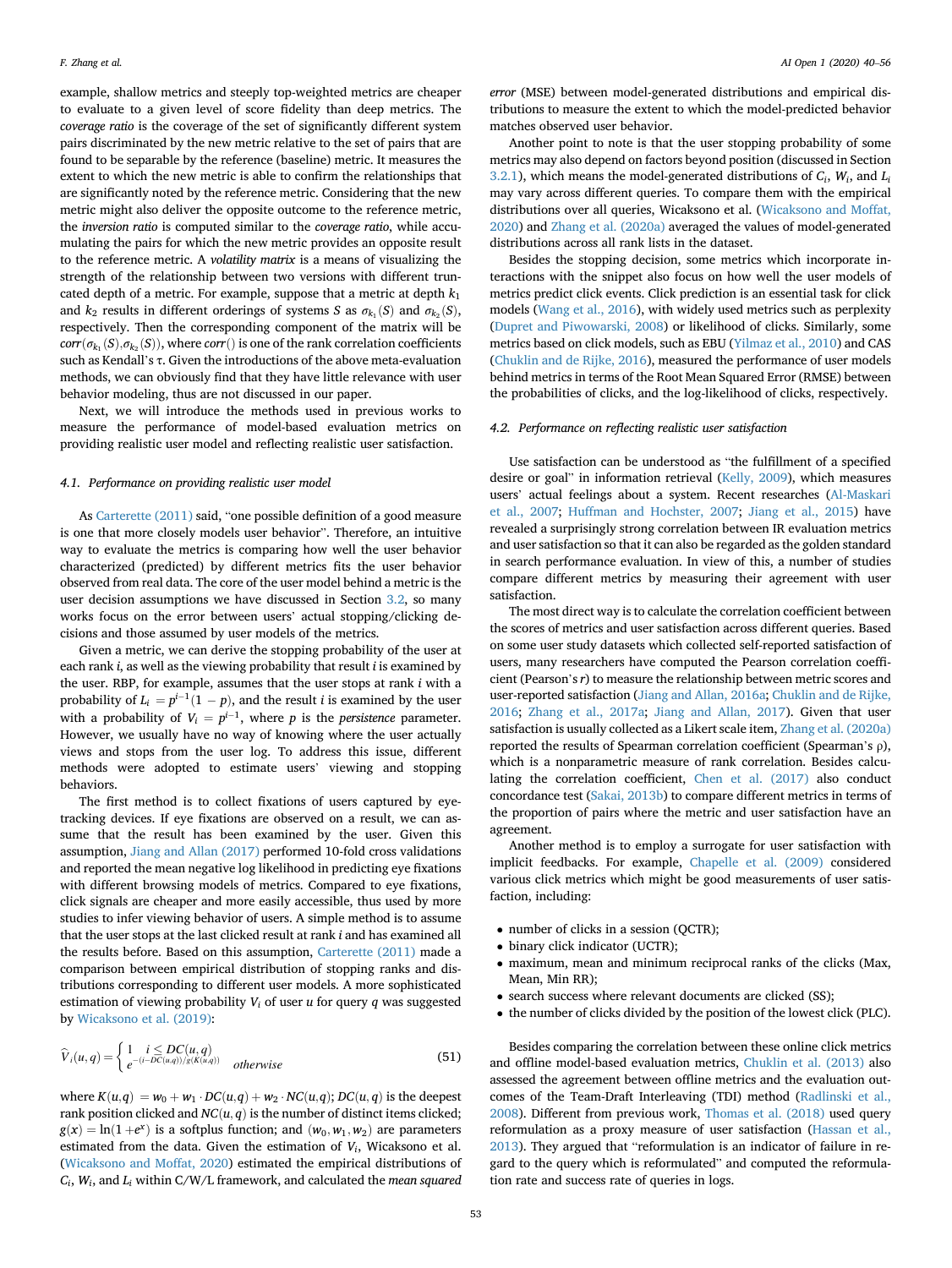In addition, user preference collected with the side-by-side method ([Thomas and Hawking, 2006](#page-16-31)) can also be regarded as the golden standard to reflect real experiences of users. Therefore, some studies may compare evaluation metrics in terms of the agreement with user preferences [\(Sanderson et al., 2010](#page-16-32); [Luo et al., 2017\)](#page-15-28).

#### 4.3. Consistency between two facets

Existing works have delved into the relationship between user behavior and user satisfaction. For example, [Fox et al. \(2005\)](#page-15-48) published the most influential early work in user satisfaction prediction and found a strong correlation between search activity and user satisfaction. [Kim](#page-15-49) [et al. \(2014\)](#page-15-49) estimated distributions of click dwell time for both satisfied and dissatisfied clicks for different click segments and demonstrated that click-level satisfaction has a strong correlation with click dwell time. [Liu](#page-15-50) [et al. \(2015\)](#page-15-50) investigated the relationship between mouse movement patterns and user satisfaction. They built a model based on the motifs to predict user satisfaction. The above studies have focused on predicting user satisfaction with user behavior information, not considering how well model-based evaluation metrics, as the bridge between user behavior and user satisfaction, perform on the consistency between these two facets.

To shed light on this issue, [Wicaksono and Moffat \(2020\)](#page-16-26) presented how the user model accuracy and user satisfaction vary depending on the parameters of metrics respectively. The accuracy of user model was measured by mean squared error between the model-generated and observed distributions of  $C_i$ ,  $W_i$ , and  $L_i$  functions within C/W/L framework. Note that the user satisfaction is the session-level rating, so they aggregated the query-level scores of evaluation metrics to a session score for comparison. Similarly, [Zhang et al. \(2020a\)](#page-16-27) investigated how metrics calibrated with user satisfaction performed on measuring query-level satisfaction and found a strong consistency for model-based evaluation metrics between the user model and user satisfaction. They also explored the stability of parameters of metrics and data requirements for the calibration. Their findings indicated that calibrating evaluation metrics with a small scale of user behavior data is an effective and feasible way for search evaluation.

# <span id="page-14-0"></span>5. Conclusion

# 5.1. Future directions

There are also several ongoing or future related research topics which are not discussed in our paper but well worth the effort to explore:

- Session-Based User Models for Evaluation. Recently, session search evaluation has been paid more attention since realistic search tasks usually involve multiple queries and multi-round search interactions (e.g. exploratory search [\(White and Roth, 2009\)](#page-16-33)). Existing works mainly evaluate session search in two ways: to aggregate the metric scores of individual queries composing a session ([Jiang and](#page-15-51) [Allan, 2016b](#page-15-51); [Liu et al., 2018](#page-15-52), [2019\)](#page-15-53); or to extend query-level metrics to session level based on similar user behavior assumptions (e.g. sDCG [\(J](#page-15-54)ärvelin et al., 2008) and sRBP [\(Lipani et al., 2019](#page-15-55))). However, these works have not proposed a novel user model specifically designed for session search. [Zhang et al. \(2020b\)](#page-16-34) have made an attempt to incorporate the recency effect into the utility accumulation model to better evaluate the performance for a whole session. The design of more practical session-based user models still remains to be an important open question.
- Theoretical User Models for Evaluation. Most underlying user models of metrics introduced in this paper are based on our intuitive assumptions about user behavior or simple patterns directly observed from user logs. Recently, researchers have been working on proposing theoretically sound user models, including the Game-Theoretic

Framework for IR [\(Zhai, 2016\)](#page-16-35), the interactive Probability Ranking Principle ([Fuhr, 2008](#page-15-29)), the Interface Card Model [\(Zhang and Zhai,](#page-16-36) [2015](#page-16-36)), etc. Promising progress has also been made in combining theories from other disciplines to model user behavior for search evaluation. For example, Azzopardi suggested that the Production Theory () in microeconomics could be used to model the search process and proposed economics IR models [\(Azzopardi, 2011](#page-15-56)), which provided the theoretical basis for economic measures like IFT ([Azzopardi et al., 2018\)](#page-15-31). Inspired by the recency effect ([Baddeley,](#page-15-57) [1968](#page-15-57)) found in psychology, [Zhang et al. \(2020b\)](#page-16-34) modified the utility accumulation model of users and proposed Recency-aware Session- based Metrics.

• Simulation of User Models for Evaluation. Another interesting area of research is evaluating search systems based on simulation of users. It is an essential step to evaluate interactive IR systems with reproducible experiments where dynamic test collections are required, because systems may update their retrieved results in response to user actions (e.g. query reformations) dynamically. [Carterette et al. \(2015\)](#page-15-58) have already made an attempt to provide dynamic test collections by simulating user interactions and propose some novel methods for simulation. [Zhang et al. \(2017b\)](#page-16-37) have taken a step forward to propose a general formal framework for interactive IR evaluation based on the user simulator and reward/cost of the simulator.

# 6. Summary

This paper has reviewed a wide range of model-based evaluation metrics and shown how these metrics model user behavior for Web search evaluation. Through a historical overview of the development of model-based evaluation metrics and a comprehensive comparison of the related papers in terms of different components including user behavior space, user decision assumption, and user utility function, we can see some trends in the field of user behavior modeling for Web search evaluation in recent years:

- More kinds of user behavior have been taken into account to characterize user interactions with search systems. For example, given the presentation of various card-like results on modern search engine result pages, user interactions with the snippet or card element have been incorporated into the design of user model for recent metrics.
- More sophisticated user decision strategies have been adopted to describe the actions of users in different search states. For example, considering the influence of factors such as users' expectations of gain and effort on their stopping decision, recent adaptive metrics allow users to stop with different probabilities depending on what they have encountered so far.
- Effort has played a more important role in both modeling user behavior and measuring user utility. For example, some metrics estimate the effort with time spent during the search process and incorporate it into decay function or utility function.

We have also briefly described some methods for meta-evaluating the model-based evaluation metrics in terms of their performances on modeling user behavior and reflecting user satisfaction, as well as the consistency between these two facets in this paper. We believe this research will help researchers quickly grasp some of the well-established ideas and approaches involved in user behavior modeling for Web search evaluation.

# Declaration of competing interest

The authors declare that they have no known competing financial interests or personal relationships that could have appeared to influence the work reported in this paper.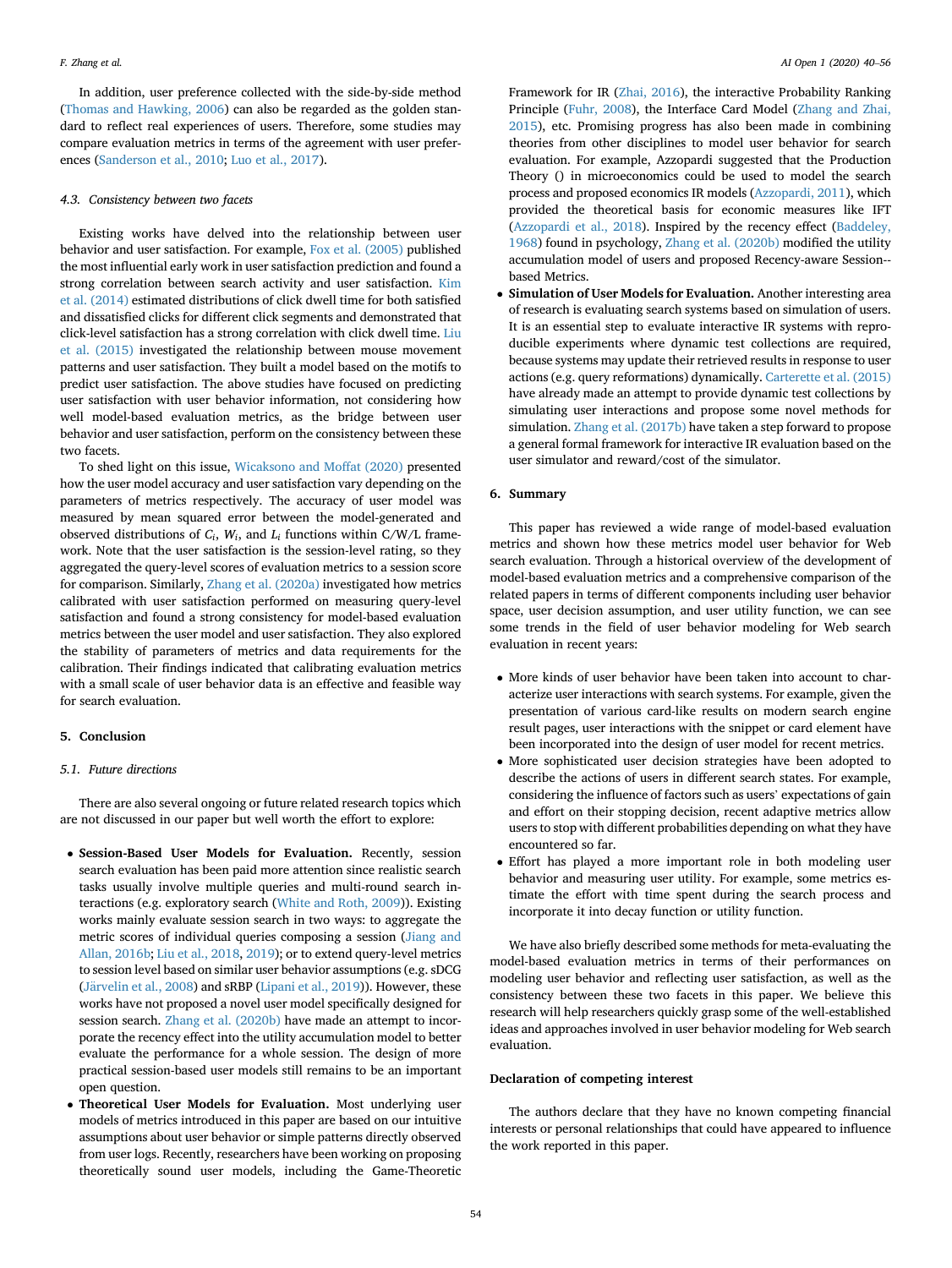# References

- <span id="page-15-13"></span>[Agrawal, R., Gollapudi, S., Halverson, A., Ieong, S., 2009. Diversifying search results. In:](http://refhub.elsevier.com/S2666-6510(21)00004-8/sref1) [Proceedings of the Second ACM International Conference on Web Search and Data](http://refhub.elsevier.com/S2666-6510(21)00004-8/sref1) [Mining, pp. 5](http://refhub.elsevier.com/S2666-6510(21)00004-8/sref1)–[14](http://refhub.elsevier.com/S2666-6510(21)00004-8/sref1).
- <span id="page-15-43"></span>[Al-Maskari, A., Sanderson, M., Clough, P., 2007. The relationship between ir effectiveness](http://refhub.elsevier.com/S2666-6510(21)00004-8/sref2) [measures and user satisfaction. In: Proceedings of the 30th Annual International ACM](http://refhub.elsevier.com/S2666-6510(21)00004-8/sref2) [SIGIR Conference on Research and Development in Information Retrieval,](http://refhub.elsevier.com/S2666-6510(21)00004-8/sref2) [pp. 773](http://refhub.elsevier.com/S2666-6510(21)00004-8/sref2)–[774](http://refhub.elsevier.com/S2666-6510(21)00004-8/sref2).
- <span id="page-15-56"></span>[Azzopardi, L., 2011. The economics in interactive information retrieval. In: Proceedings](http://refhub.elsevier.com/S2666-6510(21)00004-8/sref3) [of the 34th International ACM SIGIR Conference on Research and Development in](http://refhub.elsevier.com/S2666-6510(21)00004-8/sref3) [Information Retrieval, pp. 15](http://refhub.elsevier.com/S2666-6510(21)00004-8/sref3)–[24.](http://refhub.elsevier.com/S2666-6510(21)00004-8/sref3)
- <span id="page-15-39"></span>[Azzopardi, L., Zuccon, G., 2016. An analysis of the cost and bene](http://refhub.elsevier.com/S2666-6510(21)00004-8/sref4)fit of search interactions. [In: Proceedings of the 2016 ACM International Conference on the Theory of](http://refhub.elsevier.com/S2666-6510(21)00004-8/sref4) [Information Retrieval, pp. 59](http://refhub.elsevier.com/S2666-6510(21)00004-8/sref4)–[68.](http://refhub.elsevier.com/S2666-6510(21)00004-8/sref4)
- <span id="page-15-31"></span>[Azzopardi, L., Thomas, P., Craswell, N., 2018. Measuring the utility of search engine](http://refhub.elsevier.com/S2666-6510(21)00004-8/sref5) [result pages: an information foraging based measure. In: The 41st International ACM](http://refhub.elsevier.com/S2666-6510(21)00004-8/sref5) [SIGIR Conference on Research](http://refhub.elsevier.com/S2666-6510(21)00004-8/sref5) & [Development in Information Retrieval,](http://refhub.elsevier.com/S2666-6510(21)00004-8/sref5) [pp. 605](http://refhub.elsevier.com/S2666-6510(21)00004-8/sref5)–[614](http://refhub.elsevier.com/S2666-6510(21)00004-8/sref5).
- <span id="page-15-35"></span>[Azzopardi, L., Thomas, P., Moffat, A., cwl\\_eval, 2019. An evaluation tool for information](http://refhub.elsevier.com/S2666-6510(21)00004-8/sref6) [retrieval. In: Proceedings of the 42nd International ACM SIGIR Conference on](http://refhub.elsevier.com/S2666-6510(21)00004-8/sref6) [Research and Development in Information Retrieval, pp. 1321](http://refhub.elsevier.com/S2666-6510(21)00004-8/sref6)–[1324](http://refhub.elsevier.com/S2666-6510(21)00004-8/sref6).
- <span id="page-15-33"></span>[Azzopardi, L., White, R.W., Thomas, P., Craswell, N., 2020. Data-driven evaluation](http://refhub.elsevier.com/S2666-6510(21)00004-8/sref7) [metrics for heterogeneous search engine result pages. In: Proceedings of the 2020](http://refhub.elsevier.com/S2666-6510(21)00004-8/sref7) [Conference on Human Information Interaction and Retrieval, pp. 213](http://refhub.elsevier.com/S2666-6510(21)00004-8/sref7)–[222](http://refhub.elsevier.com/S2666-6510(21)00004-8/sref7).
- <span id="page-15-57"></span>[Baddeley, A., 1968. Prior recall of newly learned items and the recency effect in free](http://refhub.elsevier.com/S2666-6510(21)00004-8/sref8) [recall. Canadian Journal of Psychology/Revue canadienne de psychologie 22 \(3\),](http://refhub.elsevier.com/S2666-6510(21)00004-8/sref8) [157](http://refhub.elsevier.com/S2666-6510(21)00004-8/sref8).
- <span id="page-15-23"></span>[Bailey, P., Moffat, A., Scholer, F., Thomas, P., 2015. User variability and ir system](http://refhub.elsevier.com/S2666-6510(21)00004-8/sref9) [evaluation. In: Proceedings of the 38th International ACM SIGIR Conference on](http://refhub.elsevier.com/S2666-6510(21)00004-8/sref9) [Research and Development in Information Retrieval, pp. 625](http://refhub.elsevier.com/S2666-6510(21)00004-8/sref9)–[634](http://refhub.elsevier.com/S2666-6510(21)00004-8/sref9).
- <span id="page-15-7"></span>[Bama, S.S., Ahmed, M., Saravanan, A., 2015. A survey on performance evaluation](http://refhub.elsevier.com/S2666-6510(21)00004-8/sref10) [measures for information retrieval system. International Research Journal of](http://refhub.elsevier.com/S2666-6510(21)00004-8/sref10) [Engineering and Technology 2 \(2\), 1015](http://refhub.elsevier.com/S2666-6510(21)00004-8/sref10)–[1020](http://refhub.elsevier.com/S2666-6510(21)00004-8/sref10).
- <span id="page-15-36"></span>T. Breuer, N. Ferro, M. Maistro, P. Schaer, Repro Eval: A python Interface to Reproducibility Measures of System-Oriented Ir Experiments.
- <span id="page-15-8"></span>[Carterette, B., 2011. System effectiveness, user models, and user utility: a conceptual](http://refhub.elsevier.com/S2666-6510(21)00004-8/sref12) [framework for investigation. In: Proceedings of the 34th International ACM SIGIR](http://refhub.elsevier.com/S2666-6510(21)00004-8/sref12) [Conference on Research and Development in Information Retrieval, pp. 903](http://refhub.elsevier.com/S2666-6510(21)00004-8/sref12)–[912.](http://refhub.elsevier.com/S2666-6510(21)00004-8/sref12)
- <span id="page-15-58"></span>[Carterette, B., Bah, A., Zengin, M., 2015. Dynamic test collections for retrieval evaluation.](http://refhub.elsevier.com/S2666-6510(21)00004-8/sref13) [In: Proceedings of the 2015 International Conference on the Theory of Information](http://refhub.elsevier.com/S2666-6510(21)00004-8/sref13) [Retrieval, pp. 91](http://refhub.elsevier.com/S2666-6510(21)00004-8/sref13)–[100.](http://refhub.elsevier.com/S2666-6510(21)00004-8/sref13)
- <span id="page-15-16"></span>[Chapelle, O., Zhang, Y., 2009. A dynamic bayesian network click model for web search](http://refhub.elsevier.com/S2666-6510(21)00004-8/sref14) [ranking. In: Proceedings of the 18th International Conference on World Wide Web,](http://refhub.elsevier.com/S2666-6510(21)00004-8/sref14) [pp. 1](http://refhub.elsevier.com/S2666-6510(21)00004-8/sref14)–[10](http://refhub.elsevier.com/S2666-6510(21)00004-8/sref14).
- <span id="page-15-14"></span>[Chapelle, O., Metlzer, D., Zhang, Y., Grinspan, P., 2009. Expected reciprocal rank for](http://refhub.elsevier.com/S2666-6510(21)00004-8/sref15) [graded relevance. In: Proceedings of the 18th ACM Conference on Information and](http://refhub.elsevier.com/S2666-6510(21)00004-8/sref15) [Knowledge Management, pp. 621](http://refhub.elsevier.com/S2666-6510(21)00004-8/sref15)–[630](http://refhub.elsevier.com/S2666-6510(21)00004-8/sref15).
- <span id="page-15-32"></span>E. L. Charnov, et al., Optimal Foraging, the Marginal Value Theorem.
- <span id="page-15-46"></span>[Chen, Y., Zhou, K., Liu, Y., Zhang, M., Ma, S., 2017. Meta-evaluation of online and of](http://refhub.elsevier.com/S2666-6510(21)00004-8/sref17)fline [web search evaluation metrics. In: Proceedings of the 40th International ACM SIGIR](http://refhub.elsevier.com/S2666-6510(21)00004-8/sref17) [Conference on Research and Development in Information Retrieval, pp. 15](http://refhub.elsevier.com/S2666-6510(21)00004-8/sref17)–[24.](http://refhub.elsevier.com/S2666-6510(21)00004-8/sref17)
- <span id="page-15-25"></span>[Chuklin, A., de Rijke, M., 2016. Incorporating clicks, attention and satisfaction into a](http://refhub.elsevier.com/S2666-6510(21)00004-8/sref18) [search engine result page evaluation model. In: Proceedings of the 25th ACM](http://refhub.elsevier.com/S2666-6510(21)00004-8/sref18) International on Conference on Information and Knowledge Management [pp. 175](http://refhub.elsevier.com/S2666-6510(21)00004-8/sref18)–[184](http://refhub.elsevier.com/S2666-6510(21)00004-8/sref18).
- <span id="page-15-21"></span>[Chuklin, A., Serdyukov, P., De Rijke, M., 2013. Click model-based information retrieval](http://refhub.elsevier.com/S2666-6510(21)00004-8/sref19) [metrics. In: Proceedings of the 36th International ACM SIGIR Conference on Research](http://refhub.elsevier.com/S2666-6510(21)00004-8/sref19) [and Development in Information Retrieval, pp. 493](http://refhub.elsevier.com/S2666-6510(21)00004-8/sref19)–[502.](http://refhub.elsevier.com/S2666-6510(21)00004-8/sref19)
- <span id="page-15-27"></span>[Chuklin, A., Markov, I., Rijke, M.d., 2015. Click models for web search, Synthesis lectures](http://refhub.elsevier.com/S2666-6510(21)00004-8/sref20) [on information concepts. retrieval, and services 7 \(3\), 1](http://refhub.elsevier.com/S2666-6510(21)00004-8/sref20)–[115.](http://refhub.elsevier.com/S2666-6510(21)00004-8/sref20)
- <span id="page-15-12"></span>[Clarke, C.L., Kolla, M., Cormack, G.V., Vechtomova, O., Ashkan, A., Büttcher, S.,](http://refhub.elsevier.com/S2666-6510(21)00004-8/sref21) [MacKinnon, I., 2008. Novelty and diversity in information retrieval evaluation. In:](http://refhub.elsevier.com/S2666-6510(21)00004-8/sref21) [Proceedings of the 31st Annual International ACM SIGIR Conference on Research and](http://refhub.elsevier.com/S2666-6510(21)00004-8/sref21) [Development in Information Retrieval, pp. 659](http://refhub.elsevier.com/S2666-6510(21)00004-8/sref21)–[666](http://refhub.elsevier.com/S2666-6510(21)00004-8/sref21).
- <span id="page-15-5"></span>[Cleverdon, C.W., 1959. The evaluation of systems used in information retrieval. In:](http://refhub.elsevier.com/S2666-6510(21)00004-8/sref22) [Proceedings of the International Conference on Scienti](http://refhub.elsevier.com/S2666-6510(21)00004-8/sref22)fic Information, vol. 1. [National Academy of Sciences, Washington, DC, pp. 687](http://refhub.elsevier.com/S2666-6510(21)00004-8/sref22)–[698](http://refhub.elsevier.com/S2666-6510(21)00004-8/sref22).
- <span id="page-15-17"></span>[Cooper, W.S., 1968. Expected search length: a single measure of retrieval effectiveness](http://refhub.elsevier.com/S2666-6510(21)00004-8/sref23) [based on the weak ordering action of retrieval systems. Am. Doc. 19 \(1\), 30](http://refhub.elsevier.com/S2666-6510(21)00004-8/sref23)–[41.](http://refhub.elsevier.com/S2666-6510(21)00004-8/sref23)
- <span id="page-15-15"></span>[Craswell, N., Zoeter, O., Taylor, M., Ramsey, B., 2008. An experimental comparison of](http://refhub.elsevier.com/S2666-6510(21)00004-8/sref24) [click position-bias models. In: Proceedings of the 2008 International Conference on](http://refhub.elsevier.com/S2666-6510(21)00004-8/sref24) [Web Search and Data Mining, pp. 87](http://refhub.elsevier.com/S2666-6510(21)00004-8/sref24)–[94.](http://refhub.elsevier.com/S2666-6510(21)00004-8/sref24)
- <span id="page-15-0"></span>[Croft, W.B., Metzler, D., Strohman, T., 2010. Search Engines: Information Retrieval in](http://refhub.elsevier.com/S2666-6510(21)00004-8/sref25) [Practice, vol. 520. Addison-Wesley Reading.](http://refhub.elsevier.com/S2666-6510(21)00004-8/sref25)
- <span id="page-15-37"></span>[Diaz, F., Mitra, B., Ekstrand, M.D., Biega, A.J., Carterette, B., 2020. Evaluating stochastic](http://refhub.elsevier.com/S2666-6510(21)00004-8/sref26) [rankings with expected exposure. In: Proceedings of the 29th ACM International](http://refhub.elsevier.com/S2666-6510(21)00004-8/sref26) [Conference on Information](http://refhub.elsevier.com/S2666-6510(21)00004-8/sref26) & [Knowledge Management, pp. 275](http://refhub.elsevier.com/S2666-6510(21)00004-8/sref26)–[284.](http://refhub.elsevier.com/S2666-6510(21)00004-8/sref26)
- <span id="page-15-18"></span>[Dunlop, M.D., 1997. Time, relevance and interaction modelling for information retrieval.](http://refhub.elsevier.com/S2666-6510(21)00004-8/sref27) [In: ACM SIGIR Forum, vol. 31. ACM, New York, NY, USA, pp. 206](http://refhub.elsevier.com/S2666-6510(21)00004-8/sref27)–[213](http://refhub.elsevier.com/S2666-6510(21)00004-8/sref27).
- <span id="page-15-19"></span>[Dupret, G.E., Piwowarski, B., 2008. A user browsing model to predict search engine click](http://refhub.elsevier.com/S2666-6510(21)00004-8/sref28) [data from past observations. In: Proceedings of the 31st Annual International ACM](http://refhub.elsevier.com/S2666-6510(21)00004-8/sref28) [SIGIR Conference on Research and Development in Information Retrieval,](http://refhub.elsevier.com/S2666-6510(21)00004-8/sref28) [pp. 331](http://refhub.elsevier.com/S2666-6510(21)00004-8/sref28)–[338](http://refhub.elsevier.com/S2666-6510(21)00004-8/sref28).
- <span id="page-15-34"></span>[Ferrante, M., Ferro, N., 2020. Exploiting stopping time to evaluate accumulated](http://refhub.elsevier.com/S2666-6510(21)00004-8/sref29) [relevance. In: Proceedings of the 2020 ACM SIGIR on International Conference on](http://refhub.elsevier.com/S2666-6510(21)00004-8/sref29) [Theory of Information Retrieval, pp. 169](http://refhub.elsevier.com/S2666-6510(21)00004-8/sref29)–[176](http://refhub.elsevier.com/S2666-6510(21)00004-8/sref29).
- <span id="page-15-22"></span>[Ferrante, M., Ferro, N., Maistro, M., 2014. Injecting user models and time into precision](http://refhub.elsevier.com/S2666-6510(21)00004-8/sref30) [via Markov chains. In: Proceedings of the 37th International ACM SIGIR Conference](http://refhub.elsevier.com/S2666-6510(21)00004-8/sref30) [on Research](http://refhub.elsevier.com/S2666-6510(21)00004-8/sref30) & [Development in Information Retrieval, pp. 597](http://refhub.elsevier.com/S2666-6510(21)00004-8/sref30)–[606.](http://refhub.elsevier.com/S2666-6510(21)00004-8/sref30)
- <span id="page-15-48"></span>[Fox, S., Karnawat, K., Mydland, M., Dumais, S., White, T., 2005. Evaluating implicit](http://refhub.elsevier.com/S2666-6510(21)00004-8/sref31) [measures to improve web search. ACM Trans. Inf. Syst. 23 \(2\), 147](http://refhub.elsevier.com/S2666-6510(21)00004-8/sref31)–[168](http://refhub.elsevier.com/S2666-6510(21)00004-8/sref31).
- <span id="page-15-29"></span>[Fuhr, N., 2008. A probability ranking principle for interactive information retrieval. Inf.](http://refhub.elsevier.com/S2666-6510(21)00004-8/sref32) [Retr. 11 \(3\), 251](http://refhub.elsevier.com/S2666-6510(21)00004-8/sref32)–[265](http://refhub.elsevier.com/S2666-6510(21)00004-8/sref32).
- <span id="page-15-20"></span>Guo, F., Liu, C., Wang, Y.M., 2009. Effi[cient multiple-click models in web search. In:](http://refhub.elsevier.com/S2666-6510(21)00004-8/sref33) [Proceedings of the Second Acm International Conference on Web Search and Data](http://refhub.elsevier.com/S2666-6510(21)00004-8/sref33) [Mining, pp. 124](http://refhub.elsevier.com/S2666-6510(21)00004-8/sref33)–[131.](http://refhub.elsevier.com/S2666-6510(21)00004-8/sref33)
- <span id="page-15-40"></span>[Hadar, J., Russell, W.R., 1969. Rules for ordering uncertain prospects. Am. Econ. Rev. 59](http://refhub.elsevier.com/S2666-6510(21)00004-8/sref34) [\(1\), 25](http://refhub.elsevier.com/S2666-6510(21)00004-8/sref34)–[34](http://refhub.elsevier.com/S2666-6510(21)00004-8/sref34).
- <span id="page-15-47"></span>[Hassan, A., Shi, X., Craswell, N., Ramsey, B., 2013. Beyond clicks: query reformulation as](http://refhub.elsevier.com/S2666-6510(21)00004-8/sref35) [a predictor of search satisfaction. In: Proceedings of the 22nd ACM International](http://refhub.elsevier.com/S2666-6510(21)00004-8/sref35) [Conference on Information](http://refhub.elsevier.com/S2666-6510(21)00004-8/sref35) & [Knowledge Management, pp. 2019](http://refhub.elsevier.com/S2666-6510(21)00004-8/sref35)–[2028.](http://refhub.elsevier.com/S2666-6510(21)00004-8/sref35)
- <span id="page-15-1"></span>[Hofmann, K., Li, L., Radlinski, F., 2016. Online evaluation for information retrieval.](http://refhub.elsevier.com/S2666-6510(21)00004-8/sref36) [Foundations and Trends in Information Retrieval 10 \(1\), 1](http://refhub.elsevier.com/S2666-6510(21)00004-8/sref36)–[117](http://refhub.elsevier.com/S2666-6510(21)00004-8/sref36).
- <span id="page-15-44"></span>[Huffman, S.B., Hochster, M., 2007. How well does result relevance predict session](http://refhub.elsevier.com/S2666-6510(21)00004-8/sref37) [satisfaction?. In: Proceedings of the 30th Annual International ACM SIGIR](http://refhub.elsevier.com/S2666-6510(21)00004-8/sref37) [Conference on Research and Development in Information Retrieval, pp. 567](http://refhub.elsevier.com/S2666-6510(21)00004-8/sref37)–[574.](http://refhub.elsevier.com/S2666-6510(21)00004-8/sref37)
- <span id="page-15-10"></span>[J](http://refhub.elsevier.com/S2666-6510(21)00004-8/sref38)ä[rvelin, K., Kek](http://refhub.elsevier.com/S2666-6510(21)00004-8/sref38)äläinen, J., 2002. Cumulated gain-based ev[al](http://refhub.elsevier.com/S2666-6510(21)00004-8/sref38)uation of ir techniques. ACM [Trans. Inf. Syst. 20 \(4\), 422](http://refhub.elsevier.com/S2666-6510(21)00004-8/sref38)–[446.](http://refhub.elsevier.com/S2666-6510(21)00004-8/sref38)
- <span id="page-15-54"></span>[J](http://refhub.elsevier.com/S2666-6510(21)00004-8/sref39)ä[rvelin, K., Price, S.L., Delcambre, L.M., Nielsen, M.L., 2008. Discounted cumulated gain](http://refhub.elsevier.com/S2666-6510(21)00004-8/sref39) [based evaluation of multiple-query ir sessions. In: European Conference on](http://refhub.elsevier.com/S2666-6510(21)00004-8/sref39) [Information Retrieval. Springer, pp. 4](http://refhub.elsevier.com/S2666-6510(21)00004-8/sref39)–[15.](http://refhub.elsevier.com/S2666-6510(21)00004-8/sref39)
- <span id="page-15-24"></span>[Jiang, J., Allan, J., 2016a. Adaptive effort for search evaluation metrics. In: European](http://refhub.elsevier.com/S2666-6510(21)00004-8/sref40) [Conference on Information Retrieval. Springer, pp. 187](http://refhub.elsevier.com/S2666-6510(21)00004-8/sref40)–[199](http://refhub.elsevier.com/S2666-6510(21)00004-8/sref40).
- <span id="page-15-51"></span>[Jiang, J., Allan, J., 2016b. Correlation between system and user metrics in a session. In:](http://refhub.elsevier.com/S2666-6510(21)00004-8/sref41) [Proceedings of the 2016 ACM on Conference on Human Information Interaction and](http://refhub.elsevier.com/S2666-6510(21)00004-8/sref41) [Retrieval, pp. 285](http://refhub.elsevier.com/S2666-6510(21)00004-8/sref41)–[288](http://refhub.elsevier.com/S2666-6510(21)00004-8/sref41).
- <span id="page-15-30"></span>[Jiang, J., Allan, J., 2017. Adaptive persistence for search effectiveness measures. In:](http://refhub.elsevier.com/S2666-6510(21)00004-8/sref42) [Proceedings of the 2017 ACM on Conference on Information and Knowledge](http://refhub.elsevier.com/S2666-6510(21)00004-8/sref42) [Management, pp. 747](http://refhub.elsevier.com/S2666-6510(21)00004-8/sref42)–[756](http://refhub.elsevier.com/S2666-6510(21)00004-8/sref42).
- <span id="page-15-45"></span>[Jiang, J., Hassan Awadallah, A., Shi, X., White, R.W., 2015. Understanding and predicting](http://refhub.elsevier.com/S2666-6510(21)00004-8/sref43) [graded search satisfaction. In: Proceedings of the Eighth ACM International](http://refhub.elsevier.com/S2666-6510(21)00004-8/sref43) [Conference on Web Search and Data Mining, pp. 57](http://refhub.elsevier.com/S2666-6510(21)00004-8/sref43)–[66.](http://refhub.elsevier.com/S2666-6510(21)00004-8/sref43)
- <span id="page-15-3"></span>[Joachims, T., 2002. Optimizing search engines using clickthrough data. In: Proceedings of](http://refhub.elsevier.com/S2666-6510(21)00004-8/sref44) [the Eighth ACM SIGKDD International Conference on Knowledge Discovery and Data](http://refhub.elsevier.com/S2666-6510(21)00004-8/sref44) [Mining, pp. 133](http://refhub.elsevier.com/S2666-6510(21)00004-8/sref44)–[142.](http://refhub.elsevier.com/S2666-6510(21)00004-8/sref44)
- <span id="page-15-42"></span>[Kelly, D., 2009. Methods for evaluating interactive information retrieval systems with](http://refhub.elsevier.com/S2666-6510(21)00004-8/sref45) [users. Foundations and trends in Information Retrieval 3 \(12\), 1](http://refhub.elsevier.com/S2666-6510(21)00004-8/sref45)–[224.](http://refhub.elsevier.com/S2666-6510(21)00004-8/sref45)
- <span id="page-15-49"></span>[Kim, Y., Hassan, A., White, R.W., Zitouni, I., 2014. Modeling dwell time to predict click](http://refhub.elsevier.com/S2666-6510(21)00004-8/sref46)[level satisfaction. In: Proceedings of the 7th ACM International Conference on Web](http://refhub.elsevier.com/S2666-6510(21)00004-8/sref46) [Search and Data Mining, pp. 193](http://refhub.elsevier.com/S2666-6510(21)00004-8/sref46)–[202](http://refhub.elsevier.com/S2666-6510(21)00004-8/sref46).
- <span id="page-15-2"></span>Kohavi, R., Longbotham, R., Sommerfi[eld, D., Henne, R.M., 2009. Controlled experiments](http://refhub.elsevier.com/S2666-6510(21)00004-8/sref47) [on the web: survey and practical guide. Data Min. Knowl. Discov. 18 \(1\), 140](http://refhub.elsevier.com/S2666-6510(21)00004-8/sref47)–[181](http://refhub.elsevier.com/S2666-6510(21)00004-8/sref47).
- <span id="page-15-26"></span>[Li, J., Huffman, S., Tokuda, A., 2009. Good abandonment in mobile and pc internet](http://refhub.elsevier.com/S2666-6510(21)00004-8/sref48) [search. In: Proceedings of the 32nd International ACM SIGIR Conference on Research](http://refhub.elsevier.com/S2666-6510(21)00004-8/sref48) [and Development in Information Retrieval, pp. 43](http://refhub.elsevier.com/S2666-6510(21)00004-8/sref48)–[50.](http://refhub.elsevier.com/S2666-6510(21)00004-8/sref48)
- <span id="page-15-4"></span>[Li, L., Kim, J.Y., Zitouni, I., 2015. Toward predicting the outcome of an a/b experiment](http://refhub.elsevier.com/S2666-6510(21)00004-8/sref49) [for search relevance. In: Proceedings of the Eighth ACM International Conference on](http://refhub.elsevier.com/S2666-6510(21)00004-8/sref49) [Web Search and Data Mining, pp. 37](http://refhub.elsevier.com/S2666-6510(21)00004-8/sref49)–[46.](http://refhub.elsevier.com/S2666-6510(21)00004-8/sref49)
- <span id="page-15-55"></span>[Lipani, A., Carterette, B., Yilmaz, E., 2019. From a user model for query sessions to session](http://refhub.elsevier.com/S2666-6510(21)00004-8/sref50) [rank biased precision \(srbp\). In: Proceedings of the 2019 ACM SIGIR International](http://refhub.elsevier.com/S2666-6510(21)00004-8/sref50) [Conference on Theory of Information Retrieval, pp. 109](http://refhub.elsevier.com/S2666-6510(21)00004-8/sref50)–[116](http://refhub.elsevier.com/S2666-6510(21)00004-8/sref50).
- <span id="page-15-50"></span>[Liu, Y., Chen, Y., Tang, J., Sun, J., Zhang, M., Ma, S., Zhu, X., 2015. Different users,](http://refhub.elsevier.com/S2666-6510(21)00004-8/sref51) [different opinions: predicting search satisfaction with mouse movement information.](http://refhub.elsevier.com/S2666-6510(21)00004-8/sref51) [In: Proceedings of the 38th International ACM SIGIR Conference on Research and](http://refhub.elsevier.com/S2666-6510(21)00004-8/sref51) [Development in Information Retrieval, pp. 493](http://refhub.elsevier.com/S2666-6510(21)00004-8/sref51)–[502.](http://refhub.elsevier.com/S2666-6510(21)00004-8/sref51)
- <span id="page-15-52"></span>[Liu, M., Liu, Y., Mao, J., Luo, C., Ma, S., 2018. Towards designing better session search](http://refhub.elsevier.com/S2666-6510(21)00004-8/sref52) [evaluation metrics. In: The 41st International ACM SIGIR Conference on Research](http://refhub.elsevier.com/S2666-6510(21)00004-8/sref52) & [Development in Information Retrieval, pp. 1121](http://refhub.elsevier.com/S2666-6510(21)00004-8/sref52)–[1124.](http://refhub.elsevier.com/S2666-6510(21)00004-8/sref52)
- <span id="page-15-53"></span>[Liu, M., Mao, J., Liu, Y., Zhang, M., Ma, S., 2019. Investigating cognitive effects in session](http://refhub.elsevier.com/S2666-6510(21)00004-8/sref53)[level search user satisfaction. In: Proceedings of the 25th ACM SIGKDD International](http://refhub.elsevier.com/S2666-6510(21)00004-8/sref53) [Conference on Knowledge Discovery](http://refhub.elsevier.com/S2666-6510(21)00004-8/sref53) & [Data Mining, pp. 923](http://refhub.elsevier.com/S2666-6510(21)00004-8/sref53)–[931.](http://refhub.elsevier.com/S2666-6510(21)00004-8/sref53)
- <span id="page-15-38"></span>[Lorigo, L., Haridasan, M., Brynjarsdottir, H., Xia, L., Joachims, T., Gay, G., Granka, L.,](http://refhub.elsevier.com/S2666-6510(21)00004-8/sref54) - [Pellacini, F., Pan, B., 2008. Eye tracking and online search: lessons learned and](http://refhub.elsevier.com/S2666-6510(21)00004-8/sref54) [challenges ahead. J. Am. Soc. Inf. Sci. Technol. 59 \(7\), 1041](http://refhub.elsevier.com/S2666-6510(21)00004-8/sref54)–[1052.](http://refhub.elsevier.com/S2666-6510(21)00004-8/sref54)
- <span id="page-15-41"></span>[Lu, X., Moffat, A., Culpepper, J.S., 2016. The effect of pooling and evaluation depth on ir](http://refhub.elsevier.com/S2666-6510(21)00004-8/sref55) [metrics. Information Retrieval Journal 19 \(4\), 416](http://refhub.elsevier.com/S2666-6510(21)00004-8/sref55)–[445](http://refhub.elsevier.com/S2666-6510(21)00004-8/sref55).
- <span id="page-15-28"></span>[Luo, C., Liu, Y., Sakai, T., Zhang, F., Zhang, M., Ma, S., 2017. Evaluating mobile search](http://refhub.elsevier.com/S2666-6510(21)00004-8/sref56) [with height-biased gain. In: Proceedings of the 40th International ACM SIGIR](http://refhub.elsevier.com/S2666-6510(21)00004-8/sref56) [Conference on Research and Development in Information Retrieval, pp. 435](http://refhub.elsevier.com/S2666-6510(21)00004-8/sref56)–[444.](http://refhub.elsevier.com/S2666-6510(21)00004-8/sref56)
- <span id="page-15-11"></span>[Moffat, A., Zobel, J., 2008. Rank-biased precision for measurement of retrieval](http://refhub.elsevier.com/S2666-6510(21)00004-8/sref57) [effectiveness. ACM Trans. Inf. Syst. 27 \(1\), 1](http://refhub.elsevier.com/S2666-6510(21)00004-8/sref57)–[27.](http://refhub.elsevier.com/S2666-6510(21)00004-8/sref57)
- <span id="page-15-6"></span>[Moffat, A., Scholer, F., Thomas, P., 2012. Models and metrics: Ir evaluation as a user](http://refhub.elsevier.com/S2666-6510(21)00004-8/sref58) [process. In: Proceedings of the Seventeenth Australasian Document Computing](http://refhub.elsevier.com/S2666-6510(21)00004-8/sref58) [Symposium, pp. 47](http://refhub.elsevier.com/S2666-6510(21)00004-8/sref58)–[54](http://refhub.elsevier.com/S2666-6510(21)00004-8/sref58).
- <span id="page-15-9"></span>[Moffat, A., Thomas, P., Scholer, F., 2013. Users versus models: what observation tells us](http://refhub.elsevier.com/S2666-6510(21)00004-8/sref59) [about effectiveness metrics. In: Proceedings of the 22nd ACM International](http://refhub.elsevier.com/S2666-6510(21)00004-8/sref59) [Conference on Information](http://refhub.elsevier.com/S2666-6510(21)00004-8/sref59) & [Knowledge Management, pp. 659](http://refhub.elsevier.com/S2666-6510(21)00004-8/sref59)–[668.](http://refhub.elsevier.com/S2666-6510(21)00004-8/sref59)